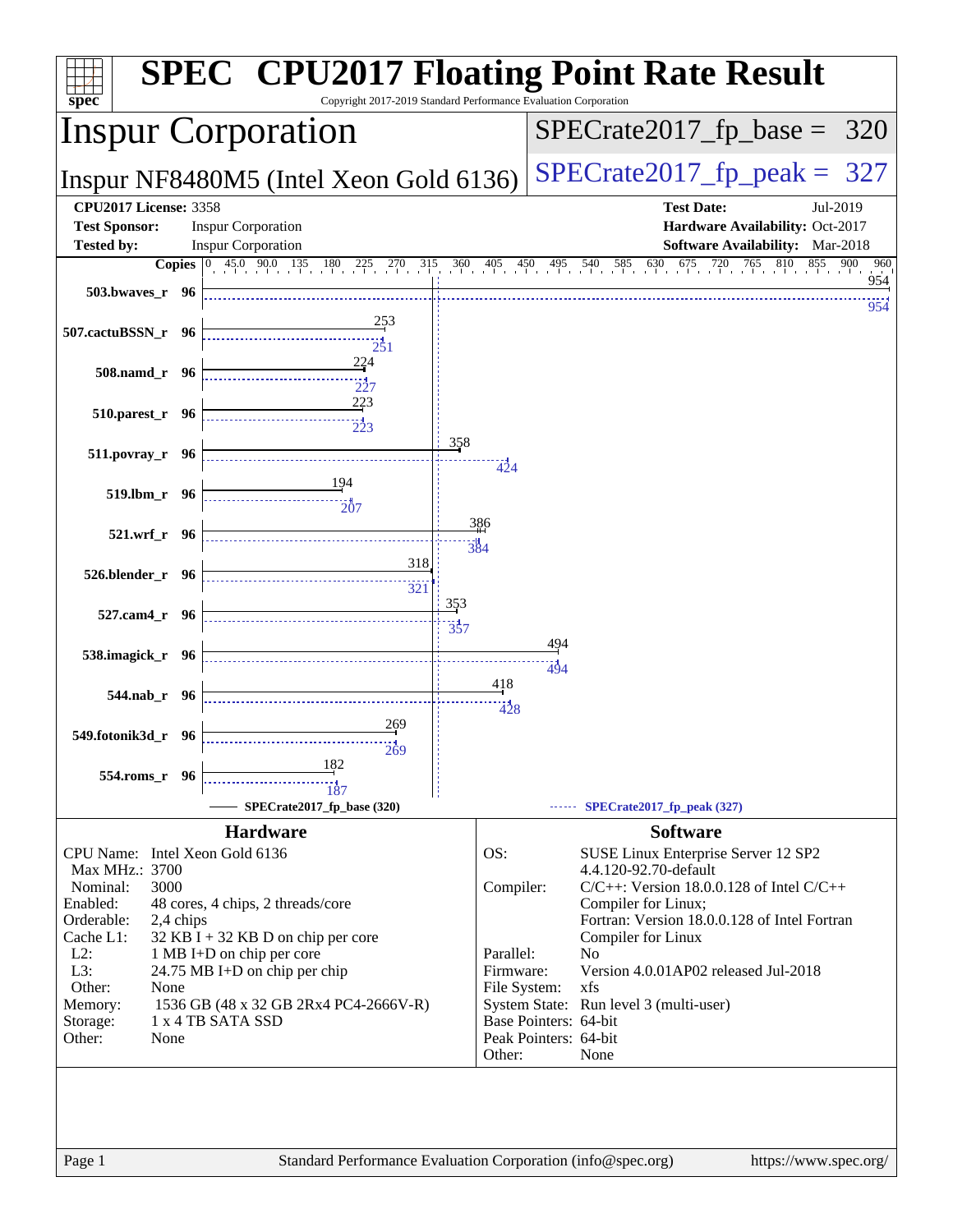| spec                                        |                                                                         |                           |       | Copyright 2017-2019 Standard Performance Evaluation Corporation |       |                     |       |               |                |              | <b>SPEC CPU2017 Floating Point Rate Result</b>                                                           |              |                                        |              |
|---------------------------------------------|-------------------------------------------------------------------------|---------------------------|-------|-----------------------------------------------------------------|-------|---------------------|-------|---------------|----------------|--------------|----------------------------------------------------------------------------------------------------------|--------------|----------------------------------------|--------------|
|                                             | <b>Inspur Corporation</b><br>$SPECrate2017_fp\_base =$<br>320           |                           |       |                                                                 |       |                     |       |               |                |              |                                                                                                          |              |                                        |              |
|                                             | $SPECTate2017$ _fp_peak = 327<br>Inspur NF8480M5 (Intel Xeon Gold 6136) |                           |       |                                                                 |       |                     |       |               |                |              |                                                                                                          |              |                                        |              |
|                                             | <b>CPU2017 License: 3358</b><br><b>Test Date:</b><br>Jul-2019           |                           |       |                                                                 |       |                     |       |               |                |              |                                                                                                          |              |                                        |              |
| <b>Test Sponsor:</b>                        |                                                                         | <b>Inspur Corporation</b> |       |                                                                 |       |                     |       |               |                |              |                                                                                                          |              | Hardware Availability: Oct-2017        |              |
| <b>Tested by:</b>                           |                                                                         | <b>Inspur Corporation</b> |       |                                                                 |       |                     |       |               |                |              |                                                                                                          |              | <b>Software Availability:</b> Mar-2018 |              |
| <b>Results Table</b>                        |                                                                         |                           |       |                                                                 |       |                     |       |               |                |              |                                                                                                          |              |                                        |              |
|                                             | Peak<br><b>Base</b>                                                     |                           |       |                                                                 |       |                     |       |               |                |              |                                                                                                          |              |                                        |              |
| <b>Benchmark</b>                            | <b>Copies</b>                                                           | <b>Seconds</b>            | Ratio | <b>Seconds</b>                                                  | Ratio | <b>Seconds</b>      | Ratio | <b>Copies</b> | <b>Seconds</b> | <b>Ratio</b> | <b>Seconds</b>                                                                                           | <b>Ratio</b> | <b>Seconds</b>                         | <b>Ratio</b> |
| 503.bwaves_r                                | 96                                                                      | 1009                      | 954   | 1009                                                            | 954   | 1008                | 955   | 96            | 1009           | 954          | 1009                                                                                                     | 954          | 1009                                   | 954          |
| 507.cactuBSSN r                             | 96                                                                      | 479                       | 253   | 480                                                             | 253   | 480                 | 253   | 96            | 485            | 251          | 485                                                                                                      | 250          | 485                                    | 251          |
| 508.namd r                                  | 96                                                                      | 404                       | 226   | 407                                                             | 224   | 408                 | 223   | 96            | 402            | 227          | 402                                                                                                      | 227          | 401                                    | 228          |
| 510.parest_r                                | 96                                                                      | 1128                      | 223   | 1130                                                            | 222   | 1128                | 223   | 96            | 1125           | 223          | 1128                                                                                                     | 223          | 1126                                   | 223          |
| 511.povray_r                                | 96                                                                      | 629                       | 356   | 627                                                             | 358   | 626                 | 358   | 96            | 528            | 425          | 529                                                                                                      | 424          | 530                                    | 423          |
| 519.1bm r                                   | 96                                                                      | 521                       | 194   | 521                                                             | 194   | 522                 | 194   | 96            | 489            | 207          | 492                                                                                                      | 206          | 489                                    | 207          |
| $521$ .wrf r                                | 96                                                                      | 548                       | 392   | 562                                                             | 383   | 557                 | 386   | 96            | 566            | 380          | 561                                                                                                      | 384          | 559                                    | 385          |
| 526.blender r                               | 96                                                                      | 460                       | 318   | 460                                                             | 318   | 460                 | 318   | 96            | 457            | 320          | 455                                                                                                      | 321          | 456                                    | 321          |
| 527.cam4_r                                  | 96                                                                      | 476                       | 352   | 475                                                             | 353   | 476                 | 353   | 96            | 470            | 357          | 471                                                                                                      | 356          | 471                                    | 357          |
| 538.imagick_r                               | 96                                                                      | 483                       | 494   | 483                                                             | 494   | 483                 | 494   | 96            | 484            | 494          | 484                                                                                                      | 494          | 483                                    | 494          |
| 544.nab r                                   | 96                                                                      | 388                       | 417   | 387                                                             | 418   | 387                 | 418   | 96            | 378            | 428          | 378                                                                                                      | 427          | 378                                    | 428          |
| 549.fotonik3d r                             | 96                                                                      | 1392                      | 269   | 1392                                                            | 269   | 1394                | 268   | 96            | 1392           | 269          | 1392                                                                                                     | 269          | 1393                                   | 269          |
| 554.roms_r                                  | 96                                                                      | 837                       | 182   | 836                                                             | 182   | 836                 | 182   | 96            | 815            | 187          | 816                                                                                                      | 187          | 821                                    | 186          |
| $\overline{\text{SPE}}$ Crate2017_fp_base = |                                                                         |                           | 320   |                                                                 |       |                     |       |               |                |              |                                                                                                          |              |                                        |              |
| $SPECrate2017$ _fp_peak =                   |                                                                         |                           | 327   |                                                                 |       |                     |       |               |                |              |                                                                                                          |              |                                        |              |
|                                             |                                                                         |                           |       |                                                                 |       |                     |       |               |                |              | Results appear in the order in which they were run. Bold underlined text indicates a median measurement. |              |                                        |              |
|                                             |                                                                         |                           |       |                                                                 |       | <b>Submit Notes</b> |       |               |                |              |                                                                                                          |              |                                        |              |

 The numactl mechanism was used to bind copies to processors. The config file option 'submit' was used to generate numactl commands to bind each copy to a specific processor. For details, please see the config file.

### **[Operating System Notes](http://www.spec.org/auto/cpu2017/Docs/result-fields.html#OperatingSystemNotes)**

Stack size set to unlimited using "ulimit -s unlimited"

### **[General Notes](http://www.spec.org/auto/cpu2017/Docs/result-fields.html#GeneralNotes)**

Environment variables set by runcpu before the start of the run: LD\_LIBRARY\_PATH = "/home/CPU2017/lib/ia32:/home/CPU2017/lib/intel64:/home/CPU2017/je5.0.1-32:/home/CPU2017/je5.0.1-64"

 Binaries compiled on a system with 1x Intel Core i7-4790 CPU + 32GB RAM memory using Redhat Enterprise Linux 7.4 Transparent Huge Pages enabled by default Prior to runcpu invocation Filesystem page cache synced and cleared with: sync; echo 3> /proc/sys/vm/drop\_caches runcpu command invoked through numactl i.e.: numactl --interleave=all runcpu <etc> Yes: The test sponsor attests, as of date of publication, that CVE-2017-5754 (Meltdown)

**(Continued on next page)**

| Page 2 | Standard Performance Evaluation Corporation (info@spec.org) | https://www.spec.org/ |
|--------|-------------------------------------------------------------|-----------------------|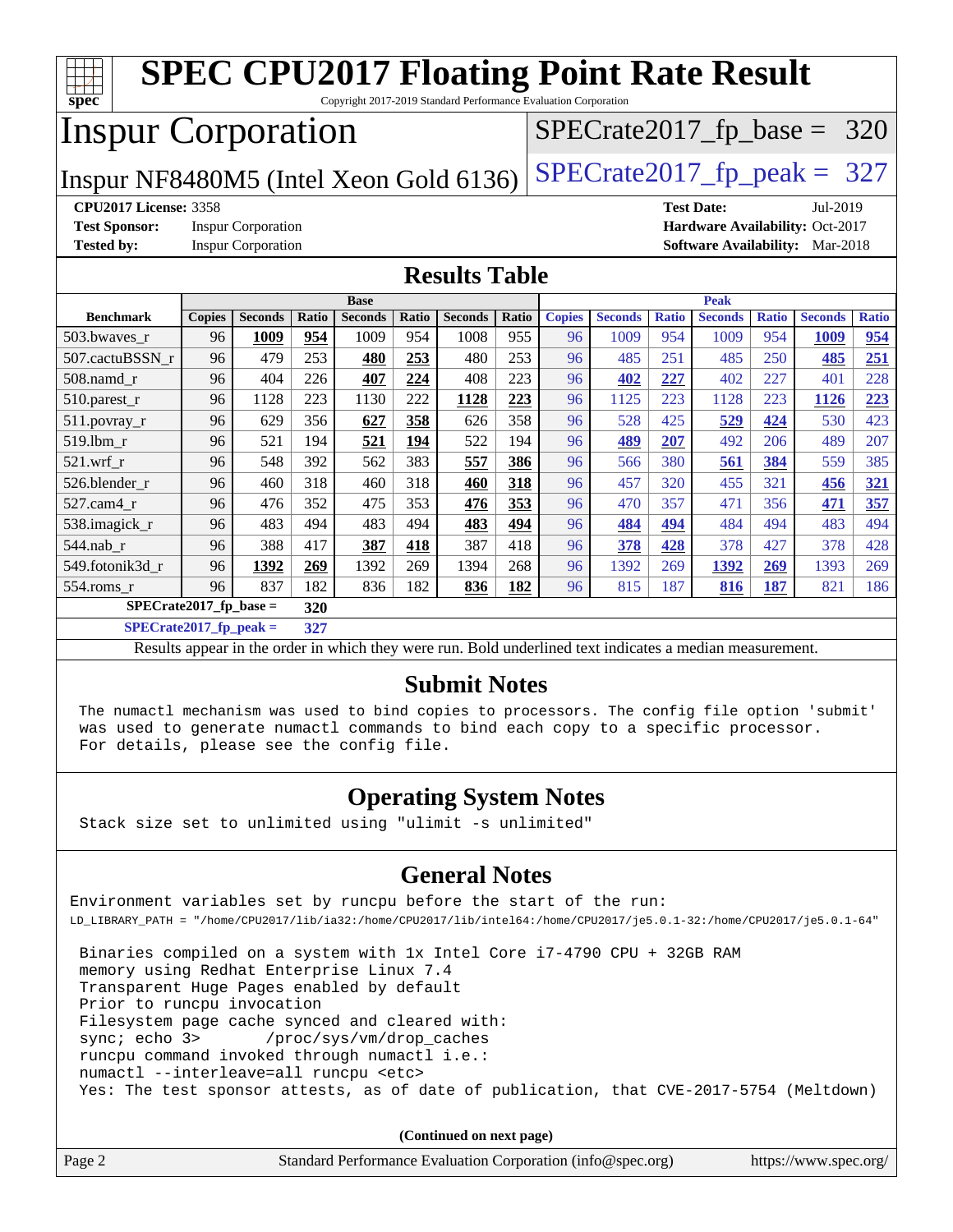| $spec^*$                                                                                                                                                                                                                                                                                                                                                                                                                                   | Copyright 2017-2019 Standard Performance Evaluation Corporation                                                                                                                                                                                                                                                                                                                                                                                                                                                                                                                      | <b>SPEC CPU2017 Floating Point Rate Result</b>                                                                                                                                                       |
|--------------------------------------------------------------------------------------------------------------------------------------------------------------------------------------------------------------------------------------------------------------------------------------------------------------------------------------------------------------------------------------------------------------------------------------------|--------------------------------------------------------------------------------------------------------------------------------------------------------------------------------------------------------------------------------------------------------------------------------------------------------------------------------------------------------------------------------------------------------------------------------------------------------------------------------------------------------------------------------------------------------------------------------------|------------------------------------------------------------------------------------------------------------------------------------------------------------------------------------------------------|
| <b>Inspur Corporation</b>                                                                                                                                                                                                                                                                                                                                                                                                                  |                                                                                                                                                                                                                                                                                                                                                                                                                                                                                                                                                                                      | $SPECrate2017_fp\_base = 320$                                                                                                                                                                        |
|                                                                                                                                                                                                                                                                                                                                                                                                                                            | Inspur NF8480M5 (Intel Xeon Gold 6136)                                                                                                                                                                                                                                                                                                                                                                                                                                                                                                                                               | $SPECTate2017$ _fp_peak = 327                                                                                                                                                                        |
| <b>CPU2017 License: 3358</b><br><b>Test Sponsor:</b><br><b>Inspur Corporation</b><br><b>Tested by:</b><br><b>Inspur Corporation</b>                                                                                                                                                                                                                                                                                                        |                                                                                                                                                                                                                                                                                                                                                                                                                                                                                                                                                                                      | <b>Test Date:</b><br>Jul-2019<br>Hardware Availability: Oct-2017<br><b>Software Availability:</b> Mar-2018                                                                                           |
|                                                                                                                                                                                                                                                                                                                                                                                                                                            | <b>General Notes (Continued)</b>                                                                                                                                                                                                                                                                                                                                                                                                                                                                                                                                                     |                                                                                                                                                                                                      |
|                                                                                                                                                                                                                                                                                                                                                                                                                                            | is mitigated in the system as tested and documented.<br>is mitigated in the system as tested and documented.<br>is mitigated in the system as tested and documented.                                                                                                                                                                                                                                                                                                                                                                                                                 | Yes: The test sponsor attests, as of date of publication, that CVE-2017-5753 (Spectre variant 1)<br>Yes: The test sponsor attests, as of date of publication, that CVE-2017-5715 (Spectre variant 2) |
|                                                                                                                                                                                                                                                                                                                                                                                                                                            | <b>Platform Notes</b>                                                                                                                                                                                                                                                                                                                                                                                                                                                                                                                                                                |                                                                                                                                                                                                      |
| BIOS and OS configuration:<br>SCALING GOVERNOR set to Performance<br>Hardware Prefetch set to Disable<br>VT Support set to Disable<br>ClE Support set to Disable<br>Sub NUMA Cluster (SNC) set to Enable<br>Sysinfo program /home/CPU2017/bin/sysinfo<br>For more information on this section, see<br>From /proc/cpuinfo<br>"physical id"s (chips)<br>96 "processors"<br>cpu cores $: 12$<br>siblings : 24<br>From 1scpu:<br>Architecture: | IMC (Integrated memory controller) Interleaving set to 1-way<br>Rev: r5974 of 2018-05-19 9bcde8f2999c33d61f64985e45859ea9<br>running on linux-fofr Fri Jul 12 03:11:16 2019<br>SUT (System Under Test) info as seen by some common utilities.<br>https://www.spec.org/cpu2017/Docs/config.html#sysinfo<br>model name: Intel(R) Xeon(R) Gold 6136 CPU @ 3.00GHz<br>physical 0: cores 0 1 2 3 4 9 10 16 18 19 25 26<br>physical 1: cores 0 1 2 3 4 9 10 16 18 19 25 26<br>physical 2: cores 0 3 4 5 6 7 16 18 19 20 21 22<br>physical 3: cores 0 1 2 3 8 9 10 11 18 19 24 27<br>x86_64 | cores, siblings (Caution: counting these is hw and system dependent. The following<br>excerpts from /proc/cpuinfo might not be reliable. Use with caution.)                                          |
| $CPU$ op-mode( $s$ ):<br>Byte Order:<br>CPU(s):<br>On-line CPU(s) list:<br>Thread(s) per core:<br>Core(s) per socket:<br>Socket(s):<br>NUMA $node(s):$                                                                                                                                                                                                                                                                                     | $32$ -bit, $64$ -bit<br>Little Endian<br>96<br>$0 - 95$<br>$\overline{a}$<br>12<br>4<br>8                                                                                                                                                                                                                                                                                                                                                                                                                                                                                            |                                                                                                                                                                                                      |
|                                                                                                                                                                                                                                                                                                                                                                                                                                            | (Continued on next page)                                                                                                                                                                                                                                                                                                                                                                                                                                                                                                                                                             |                                                                                                                                                                                                      |
| Page 3                                                                                                                                                                                                                                                                                                                                                                                                                                     | Standard Performance Evaluation Corporation (info@spec.org)                                                                                                                                                                                                                                                                                                                                                                                                                                                                                                                          | https://www.spec.org/                                                                                                                                                                                |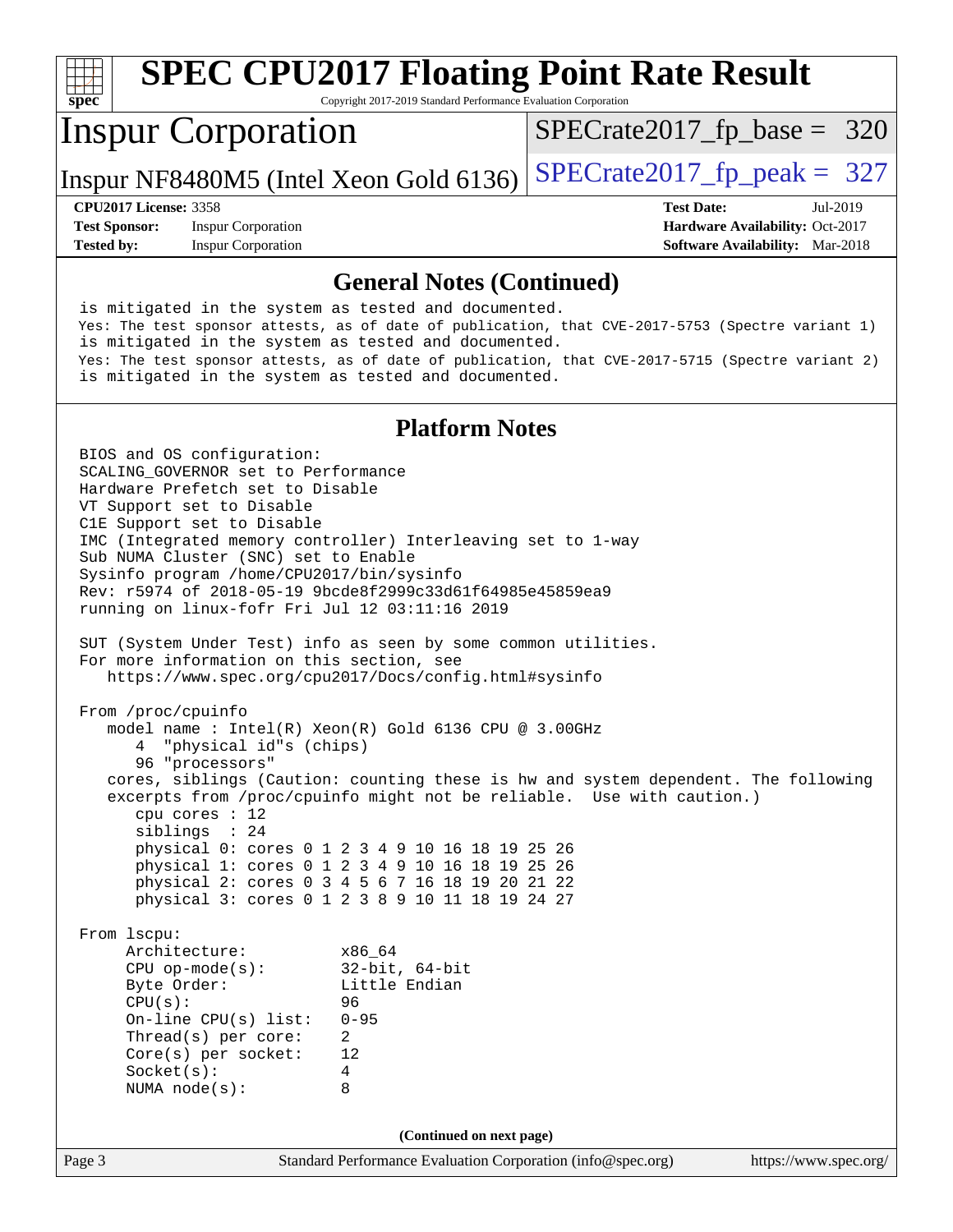

Page 4 Standard Performance Evaluation Corporation [\(info@spec.org\)](mailto:info@spec.org) <https://www.spec.org/>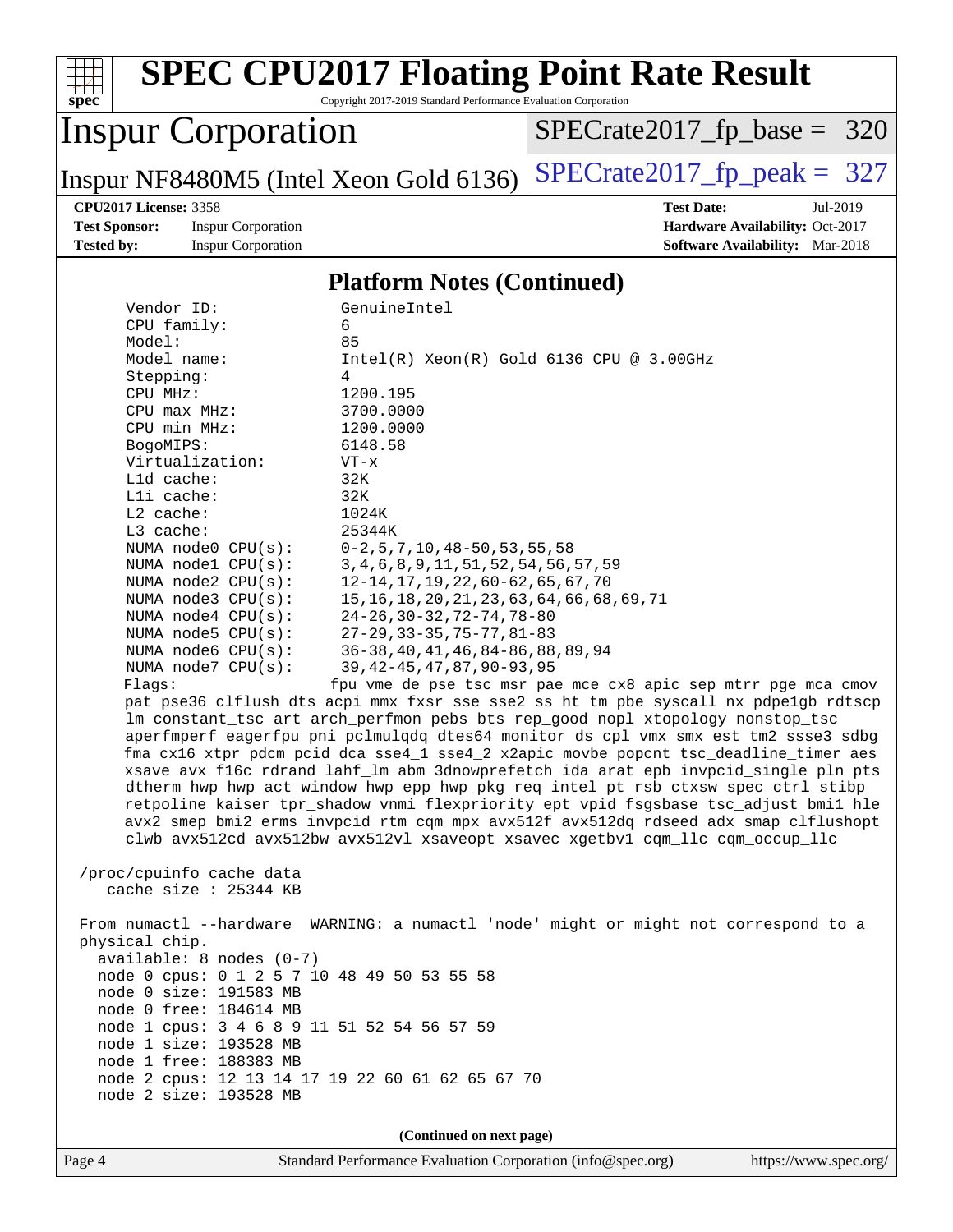| spec <sup>®</sup>                      |                                                                            |                           |               |         |         |    |                          |  | <b>SPEC CPU2017 Floating Point Rate Result</b><br>Copyright 2017-2019 Standard Performance Evaluation Corporation |
|----------------------------------------|----------------------------------------------------------------------------|---------------------------|---------------|---------|---------|----|--------------------------|--|-------------------------------------------------------------------------------------------------------------------|
| <b>Inspur Corporation</b>              |                                                                            |                           |               |         |         |    |                          |  | $SPECTate2017rfp base = 320$                                                                                      |
| Inspur NF8480M5 (Intel Xeon Gold 6136) |                                                                            |                           |               |         |         |    |                          |  | $SPECrate2017_fp\_peak = 327$                                                                                     |
|                                        | <b>CPU2017 License: 3358</b>                                               |                           |               |         |         |    |                          |  | <b>Test Date:</b><br>Jul-2019                                                                                     |
| <b>Test Sponsor:</b>                   |                                                                            | <b>Inspur Corporation</b> |               |         |         |    |                          |  | Hardware Availability: Oct-2017                                                                                   |
| <b>Tested by:</b>                      |                                                                            | <b>Inspur Corporation</b> |               |         |         |    |                          |  | <b>Software Availability:</b> Mar-2018                                                                            |
|                                        |                                                                            |                           |               |         |         |    |                          |  | <b>Platform Notes (Continued)</b>                                                                                 |
|                                        | node 2 free: 188315 MB                                                     |                           |               |         |         |    |                          |  |                                                                                                                   |
|                                        | node 3 cpus: 15 16 18 20 21 23 63 64 66 68 69 71                           |                           |               |         |         |    |                          |  |                                                                                                                   |
|                                        | node 3 size: 193528 MB                                                     |                           |               |         |         |    |                          |  |                                                                                                                   |
|                                        | node 3 free: 188363 MB                                                     |                           |               |         |         |    |                          |  |                                                                                                                   |
|                                        | node 4 cpus: 24 25 26 30 31 32 72 73 74 78 79 80<br>node 4 size: 193528 MB |                           |               |         |         |    |                          |  |                                                                                                                   |
|                                        | node 4 free: 188291 MB                                                     |                           |               |         |         |    |                          |  |                                                                                                                   |
|                                        | node 5 cpus: 27 28 29 33 34 35 75 76 77 81 82 83                           |                           |               |         |         |    |                          |  |                                                                                                                   |
|                                        | node 5 size: 193528 MB                                                     |                           |               |         |         |    |                          |  |                                                                                                                   |
|                                        | node 5 free: 188353 MB                                                     |                           |               |         |         |    |                          |  |                                                                                                                   |
|                                        | node 6 cpus: 36 37 38 40 41 46 84 85 86 88 89 94                           |                           |               |         |         |    |                          |  |                                                                                                                   |
|                                        | node 6 size: 193528 MB                                                     |                           |               |         |         |    |                          |  |                                                                                                                   |
|                                        | node 6 free: 188364 MB                                                     |                           |               |         |         |    |                          |  |                                                                                                                   |
|                                        | node 7 cpus: 39 42 43 44 45 47 87 90 91 92 93 95                           |                           |               |         |         |    |                          |  |                                                                                                                   |
|                                        | node 7 size: 193375 MB                                                     |                           |               |         |         |    |                          |  |                                                                                                                   |
|                                        | node 7 free: 188184 MB                                                     |                           |               |         |         |    |                          |  |                                                                                                                   |
|                                        | node distances:<br>$\mathbf 0$<br>$\mathbf{1}$                             | 2                         | 3             |         |         | 7  |                          |  |                                                                                                                   |
| node<br>0:                             | 10<br>20                                                                   | 20                        | 4<br>20<br>20 | 5<br>20 | 6<br>20 | 20 |                          |  |                                                                                                                   |
| 1:                                     | 20<br>10                                                                   | 20                        | 20<br>20      | 20      | 20      | 20 |                          |  |                                                                                                                   |
| 2:                                     | 20<br>20                                                                   | 10                        | 20<br>20      | 20      | 20      | 20 |                          |  |                                                                                                                   |
| 3:                                     | 20<br>20                                                                   | 20                        | 10<br>20      | 20      | 20      | 20 |                          |  |                                                                                                                   |
| 4:                                     | 20<br>20                                                                   | 20                        | 10<br>20      | 20      | 20      | 20 |                          |  |                                                                                                                   |
| 5:                                     | 20<br>20                                                                   | 20                        | 20<br>20      | 10      | 20      | 20 |                          |  |                                                                                                                   |
| 6:                                     | 20<br>20                                                                   | 20                        | 20<br>20      | 20      | 10      | 20 |                          |  |                                                                                                                   |
| 7:                                     | 20<br>20                                                                   | 20                        | 20<br>20      | 20      | 20      | 10 |                          |  |                                                                                                                   |
|                                        | From /proc/meminfo<br>MemTotal:                                            |                           | 1583237052 kB |         |         |    |                          |  |                                                                                                                   |
|                                        | HugePages_Total:                                                           |                           | $\Omega$      |         |         |    |                          |  |                                                                                                                   |
|                                        | Hugepagesize:                                                              |                           |               | 2048 kB |         |    |                          |  |                                                                                                                   |
|                                        | /usr/bin/lsb_release -d<br>SUSE Linux Enterprise Server 12 SP2             |                           |               |         |         |    |                          |  |                                                                                                                   |
|                                        | From /etc/*release* /etc/*version*<br>$SUSE-release$                       |                           |               |         |         |    |                          |  |                                                                                                                   |
|                                        | SUSE Linux Enterprise Server 12 (x86_64)                                   |                           |               |         |         |    |                          |  |                                                                                                                   |
|                                        | $VERSION = 12$                                                             |                           |               |         |         |    |                          |  |                                                                                                                   |
|                                        | $PATCHLEVEL = 2$                                                           |                           |               |         |         |    |                          |  |                                                                                                                   |
|                                        |                                                                            |                           |               |         |         |    |                          |  | # This file is deprecated and will be removed in a future service pack or release.                                |
|                                        |                                                                            |                           |               |         |         |    |                          |  | # Please check /etc/os-release for details about this release.                                                    |
|                                        | os-release:<br>NAME="SLES"                                                 |                           |               |         |         |    |                          |  |                                                                                                                   |
|                                        | $VERSION = "12-SP2"$                                                       |                           |               |         |         |    |                          |  |                                                                                                                   |
|                                        | VERSION_ID="12.2"                                                          |                           |               |         |         |    |                          |  |                                                                                                                   |
|                                        | PRETTY_NAME="SUSE Linux Enterprise Server 12 SP2"                          |                           |               |         |         |    |                          |  |                                                                                                                   |
|                                        |                                                                            |                           |               |         |         |    |                          |  |                                                                                                                   |
|                                        |                                                                            |                           |               |         |         |    | (Continued on next page) |  |                                                                                                                   |
|                                        |                                                                            |                           |               |         |         |    |                          |  |                                                                                                                   |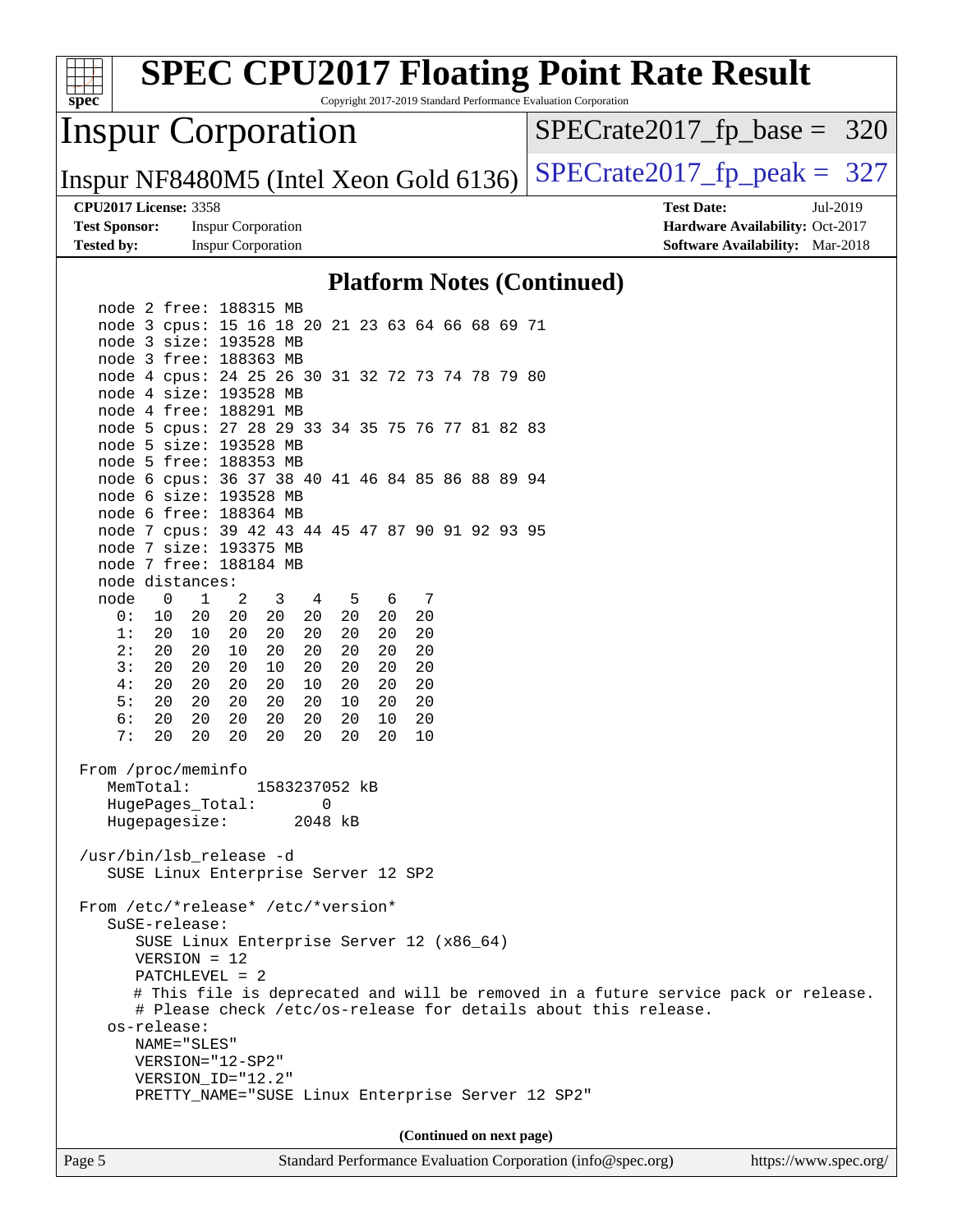| <b>SPEC CPU2017 Floating Point Rate Result</b><br>spec<br>Copyright 2017-2019 Standard Performance Evaluation Corporation                                                                                                                                                                                                                                                                                                                        |                                                                                                            |
|--------------------------------------------------------------------------------------------------------------------------------------------------------------------------------------------------------------------------------------------------------------------------------------------------------------------------------------------------------------------------------------------------------------------------------------------------|------------------------------------------------------------------------------------------------------------|
| <b>Inspur Corporation</b>                                                                                                                                                                                                                                                                                                                                                                                                                        | $SPECrate2017_fp\_base = 320$                                                                              |
| Inspur NF8480M5 (Intel Xeon Gold 6136)                                                                                                                                                                                                                                                                                                                                                                                                           | $SPECrate2017_fp\_peak = 327$                                                                              |
| <b>CPU2017 License: 3358</b><br><b>Test Sponsor:</b><br><b>Inspur Corporation</b><br><b>Tested by:</b><br><b>Inspur Corporation</b>                                                                                                                                                                                                                                                                                                              | <b>Test Date:</b><br>Jul-2019<br>Hardware Availability: Oct-2017<br><b>Software Availability:</b> Mar-2018 |
| <b>Platform Notes (Continued)</b>                                                                                                                                                                                                                                                                                                                                                                                                                |                                                                                                            |
| ID="sles"<br>$ANSI$ _COLOR=" $0:32$ "<br>CPE_NAME="cpe:/o:suse:sles:12:sp2"<br>uname $-a$ :<br>Linux linux-fofr 4.4.120-92.70-default #1 SMP Wed Mar 14 15:59:43 UTC 2018 (52a83de)                                                                                                                                                                                                                                                              |                                                                                                            |
| x86_64 x86_64 x86_64 GNU/Linux<br>Kernel self-reported vulnerability status:                                                                                                                                                                                                                                                                                                                                                                     |                                                                                                            |
| CVE-2017-5754 (Meltdown):<br>Mitigation: PTI<br>CVE-2017-5753 (Spectre variant 1): Mitigation: __user pointer sanitization<br>CVE-2017-5715 (Spectre variant 2): Mitigation: IBRS+IBPB                                                                                                                                                                                                                                                           |                                                                                                            |
| run-level 3 Jul 11 03:46 last=5                                                                                                                                                                                                                                                                                                                                                                                                                  |                                                                                                            |
| SPEC is set to: /home/CPU2017<br>Type Size Used Avail Use% Mounted on<br>Filesystem<br>/dev/nvme0n1p4 xfs 3.6T 151G 3.5T<br>5% /home                                                                                                                                                                                                                                                                                                             |                                                                                                            |
| Additional information from dmidecode follows. WARNING: Use caution when you interpret<br>this section. The 'dmidecode' program reads system data which is "intended to allow<br>hardware to be accurately determined", but the intent may not be met, as there are<br>frequent changes to hardware, firmware, and the "DMTF SMBIOS" standard.<br>BIOS Inspur 4.0.01AP02 07/23/2018<br>Memory:<br>48x Samsung M393A4K40CB2-CTD 32 GB 2 rank 2666 |                                                                                                            |
| (End of data from sysinfo program)                                                                                                                                                                                                                                                                                                                                                                                                               |                                                                                                            |
| <b>Compiler Version Notes</b>                                                                                                                                                                                                                                                                                                                                                                                                                    |                                                                                                            |
| $519.1$ bm_r(base) $538.imagick_r(base, peak)$ 544.nab_r(base)                                                                                                                                                                                                                                                                                                                                                                                   |                                                                                                            |
| icc (ICC) 18.0.0 20170811<br>Copyright (C) 1985-2017 Intel Corporation. All rights reserved.                                                                                                                                                                                                                                                                                                                                                     |                                                                                                            |
| $519.1bm_r(peak) 544.nab_r(peak)$<br>CC.                                                                                                                                                                                                                                                                                                                                                                                                         |                                                                                                            |
| icc (ICC) 18.0.0 20170811<br>Copyright (C) 1985-2017 Intel Corporation. All rights reserved.                                                                                                                                                                                                                                                                                                                                                     |                                                                                                            |
| (Continued on next page)                                                                                                                                                                                                                                                                                                                                                                                                                         |                                                                                                            |
| Standard Performance Evaluation Corporation (info@spec.org)<br>Page 6                                                                                                                                                                                                                                                                                                                                                                            | https://www.spec.org/                                                                                      |
|                                                                                                                                                                                                                                                                                                                                                                                                                                                  |                                                                                                            |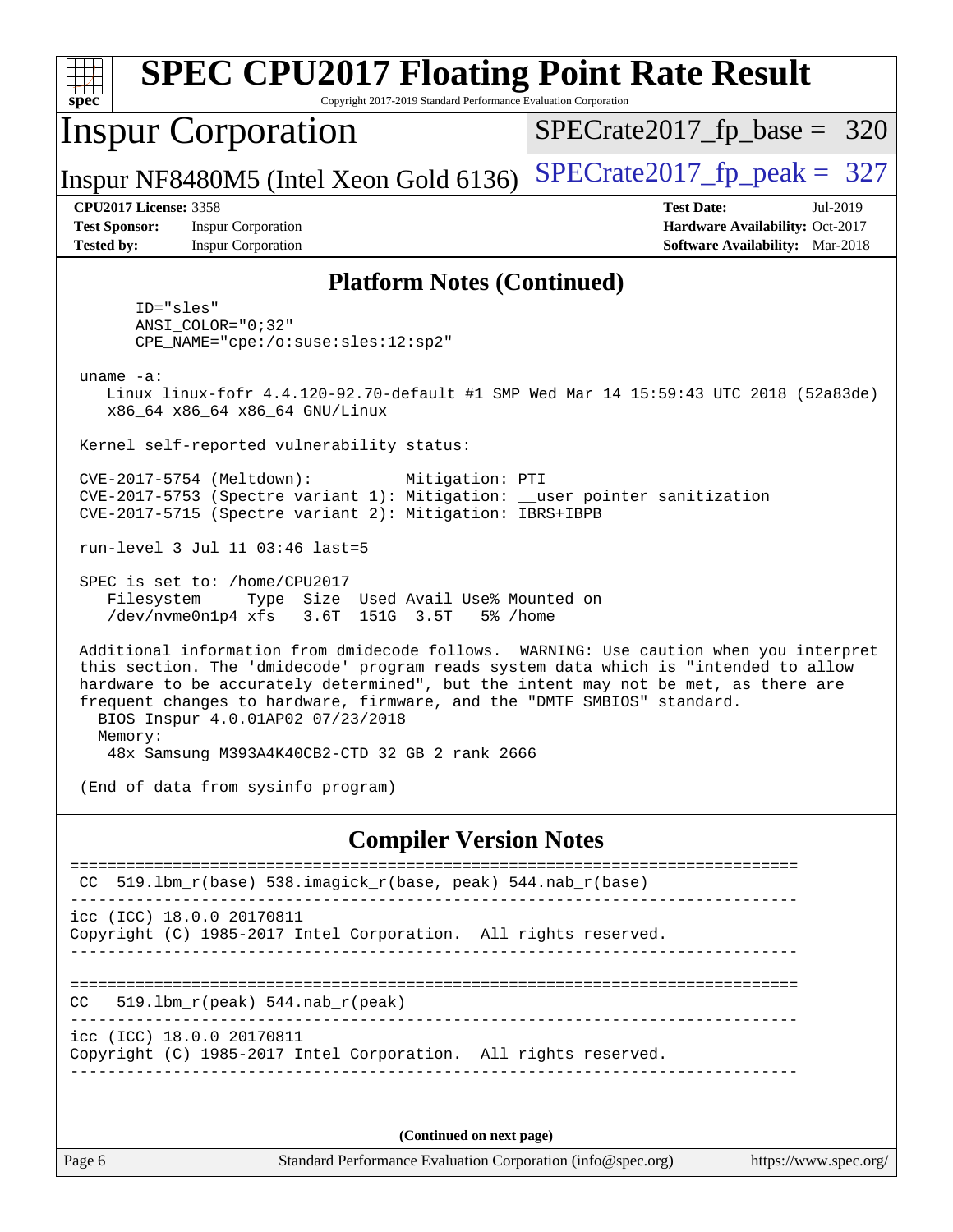| <b>SPEC CPU2017 Floating Point Rate Result</b><br>Copyright 2017-2019 Standard Performance Evaluation Corporation<br>spec <sup>®</sup>                                                        |                                                                                                     |
|-----------------------------------------------------------------------------------------------------------------------------------------------------------------------------------------------|-----------------------------------------------------------------------------------------------------|
| <b>Inspur Corporation</b>                                                                                                                                                                     | $SPECrate2017_fp\_base = 320$                                                                       |
| Inspur NF8480M5 (Intel Xeon Gold 6136)                                                                                                                                                        | $SPECTate2017$ _fp_peak = 327                                                                       |
| <b>CPU2017 License: 3358</b><br><b>Test Sponsor:</b><br><b>Inspur Corporation</b><br><b>Inspur Corporation</b><br><b>Tested by:</b>                                                           | <b>Test Date:</b><br>Jul-2019<br>Hardware Availability: Oct-2017<br>Software Availability: Mar-2018 |
| <b>Compiler Version Notes (Continued)</b>                                                                                                                                                     |                                                                                                     |
| CXXC 508.namd_r(base) 510.parest_r(base)                                                                                                                                                      |                                                                                                     |
| icpc (ICC) 18.0.0 20170811<br>Copyright (C) 1985-2017 Intel Corporation. All rights reserved.                                                                                                 |                                                                                                     |
| $CXXC 508.namd_r (peak) 510.parest_r (peak)$                                                                                                                                                  |                                                                                                     |
| icpc (ICC) 18.0.0 20170811<br>Copyright (C) 1985-2017 Intel Corporation. All rights reserved.                                                                                                 |                                                                                                     |
| CC 511.povray_r(base) 526.blender_r(base)                                                                                                                                                     |                                                                                                     |
| icpc (ICC) 18.0.0 20170811<br>Copyright (C) 1985-2017 Intel Corporation. All rights reserved.<br>icc (ICC) 18.0.0 20170811<br>Copyright (C) 1985-2017 Intel Corporation. All rights reserved. |                                                                                                     |
|                                                                                                                                                                                               |                                                                                                     |
| 511.povray_r(peak) 526.blender_r(peak)<br>CC                                                                                                                                                  |                                                                                                     |
| icpc (ICC) 18.0.0 20170811<br>Copyright (C) 1985-2017 Intel Corporation. All rights reserved.<br>icc (ICC) 18.0.0 20170811                                                                    |                                                                                                     |
| Copyright (C) 1985-2017 Intel Corporation. All rights reserved.                                                                                                                               |                                                                                                     |
| FC 507.cactuBSSN r(base)                                                                                                                                                                      |                                                                                                     |
| icpc (ICC) 18.0.0 20170811<br>Copyright (C) 1985-2017 Intel Corporation. All rights reserved.<br>icc (ICC) 18.0.0 20170811                                                                    |                                                                                                     |
| Copyright (C) 1985-2017 Intel Corporation. All rights reserved.<br>ifort (IFORT) 18.0.0 20170811                                                                                              |                                                                                                     |
| Copyright (C) 1985-2017 Intel Corporation. All rights reserved.                                                                                                                               |                                                                                                     |
| $FC$ 507. cactuBSSN $r$ (peak)                                                                                                                                                                |                                                                                                     |
| icpc (ICC) 18.0.0 20170811                                                                                                                                                                    |                                                                                                     |
| (Continued on next page)                                                                                                                                                                      |                                                                                                     |
| Page 7<br>Standard Performance Evaluation Corporation (info@spec.org)                                                                                                                         | https://www.spec.org/                                                                               |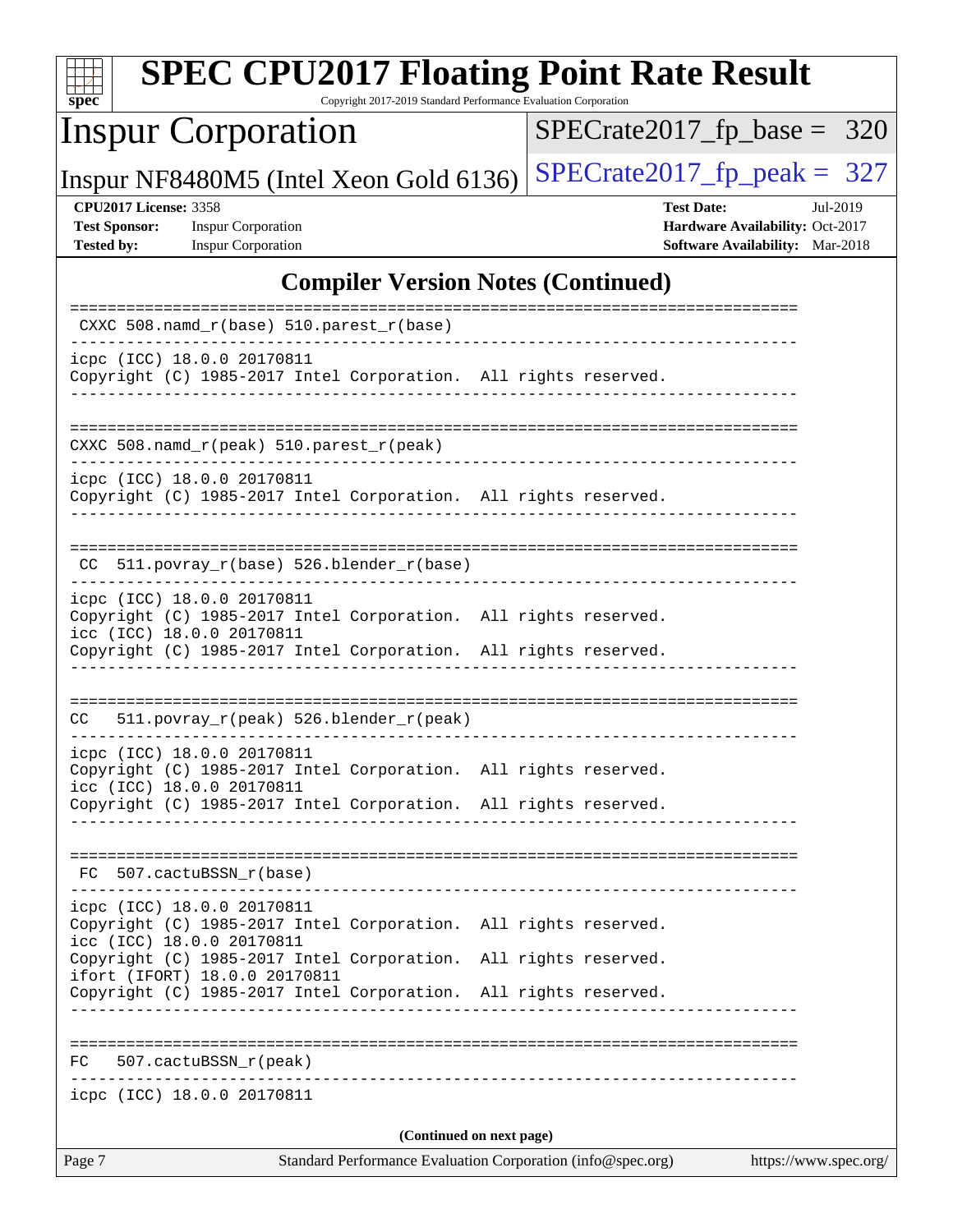| $spec^*$                                                                  | <b>SPEC CPU2017 Floating Point Rate Result</b>                                                                                | Copyright 2017-2019 Standard Performance Evaluation Corporation |  |                               |                                                                           |          |
|---------------------------------------------------------------------------|-------------------------------------------------------------------------------------------------------------------------------|-----------------------------------------------------------------|--|-------------------------------|---------------------------------------------------------------------------|----------|
|                                                                           | <b>Inspur Corporation</b>                                                                                                     |                                                                 |  | $SPECrate2017_fp\_base = 320$ |                                                                           |          |
|                                                                           | Inspur NF8480M5 (Intel Xeon Gold 6136)                                                                                        |                                                                 |  | $SPECrate2017_fp\_peak = 327$ |                                                                           |          |
| <b>CPU2017 License: 3358</b><br><b>Test Sponsor:</b><br><b>Tested by:</b> | <b>Inspur Corporation</b><br><b>Inspur Corporation</b>                                                                        |                                                                 |  | <b>Test Date:</b>             | Hardware Availability: Oct-2017<br><b>Software Availability:</b> Mar-2018 | Jul-2019 |
|                                                                           |                                                                                                                               | <b>Compiler Version Notes (Continued)</b>                       |  |                               |                                                                           |          |
|                                                                           | Copyright (C) 1985-2017 Intel Corporation. All rights reserved.                                                               |                                                                 |  |                               |                                                                           |          |
|                                                                           | icc (ICC) 18.0.0 20170811<br>Copyright (C) 1985-2017 Intel Corporation. All rights reserved.<br>ifort (IFORT) 18.0.0 20170811 |                                                                 |  |                               |                                                                           |          |
|                                                                           | Copyright (C) 1985-2017 Intel Corporation. All rights reserved.                                                               |                                                                 |  |                               |                                                                           |          |
|                                                                           | FC 503.bwaves_r(base, peak) 549.fotonik3d_r(base, peak) 554.roms_r(base)                                                      |                                                                 |  |                               |                                                                           |          |
|                                                                           | ifort (IFORT) 18.0.0 20170811<br>Copyright (C) 1985-2017 Intel Corporation. All rights reserved.                              |                                                                 |  |                               |                                                                           |          |
| FC.                                                                       | 554.roms_r(peak)                                                                                                              |                                                                 |  |                               |                                                                           |          |
|                                                                           | ifort (IFORT) 18.0.0 20170811<br>Copyright (C) 1985-2017 Intel Corporation. All rights reserved.                              |                                                                 |  |                               |                                                                           |          |
|                                                                           | $CC$ 521.wrf_r(base) 527.cam4_r(base)                                                                                         |                                                                 |  |                               |                                                                           |          |
|                                                                           | ifort (IFORT) 18.0.0 20170811<br>Copyright (C) 1985-2017 Intel Corporation. All rights reserved.                              |                                                                 |  |                               |                                                                           |          |
|                                                                           | icc (ICC) 18.0.0 20170811<br>Copyright (C) 1985-2017 Intel Corporation. All rights reserved.                                  |                                                                 |  |                               |                                                                           |          |
| CC.                                                                       | $521.wrf_r(peak) 527.cam4_r(peak)$                                                                                            |                                                                 |  |                               |                                                                           |          |
|                                                                           | ifort (IFORT) 18.0.0 20170811<br>Copyright (C) 1985-2017 Intel Corporation. All rights reserved.                              |                                                                 |  |                               |                                                                           |          |
|                                                                           | icc (ICC) 18.0.0 20170811<br>Copyright (C) 1985-2017 Intel Corporation. All rights reserved.                                  |                                                                 |  |                               |                                                                           |          |
| C benchmarks:<br>icc                                                      |                                                                                                                               | <b>Base Compiler Invocation</b>                                 |  |                               |                                                                           |          |
| $C_{++}$ benchmarks:<br>icpc                                              |                                                                                                                               |                                                                 |  |                               |                                                                           |          |
|                                                                           |                                                                                                                               | (Continued on next page)                                        |  |                               |                                                                           |          |

Page 8 Standard Performance Evaluation Corporation [\(info@spec.org\)](mailto:info@spec.org) <https://www.spec.org/>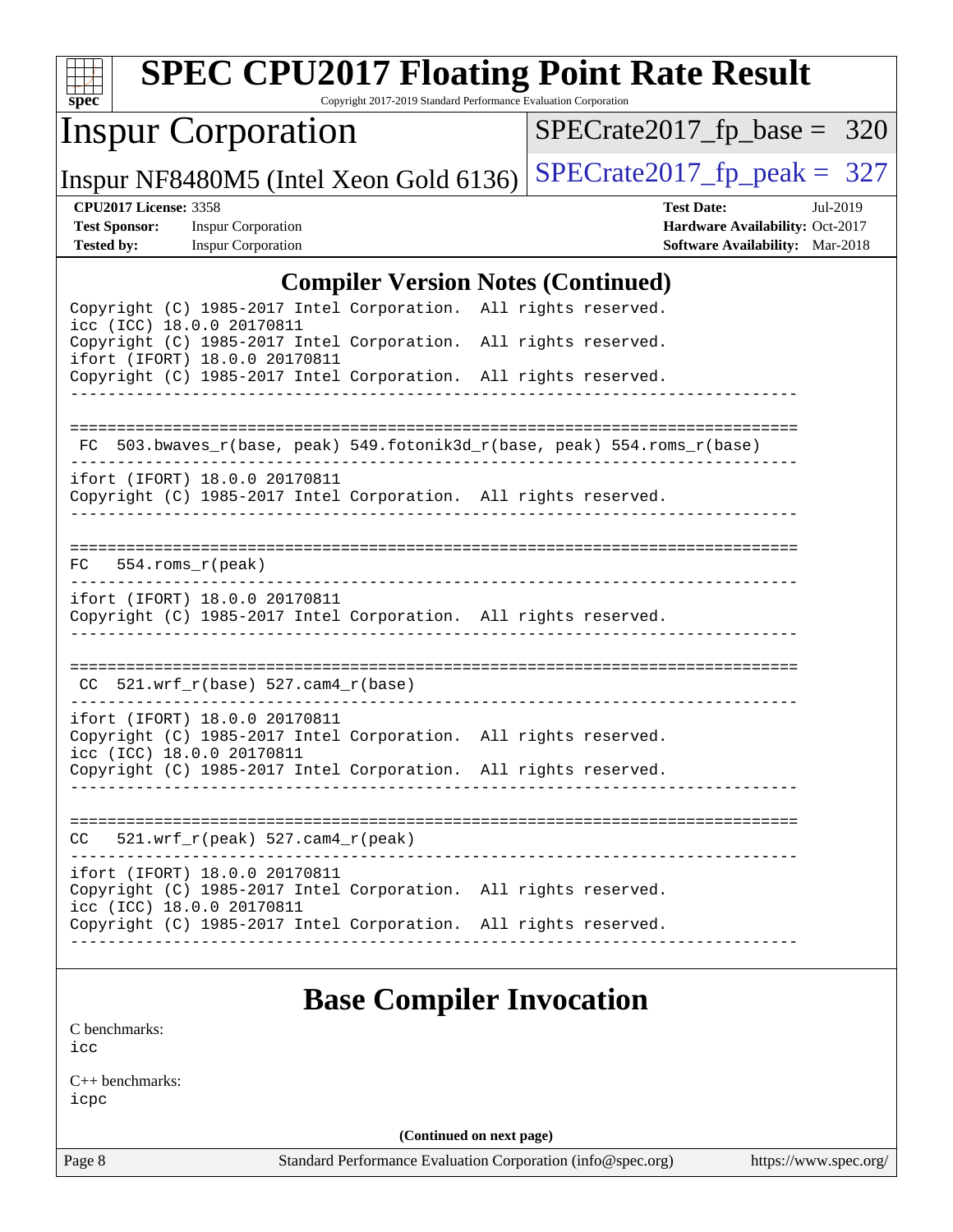| Copyright 2017-2019 Standard Performance Evaluation Corporation<br>$Spec^*$ | <b>SPEC CPU2017 Floating Point Rate Result</b> |
|-----------------------------------------------------------------------------|------------------------------------------------|
| <b>Inspur Corporation</b>                                                   | $SPECrate2017_fp\_base = 320$                  |
| Inspur NF8480M5 (Intel Xeon Gold 6136)                                      | $SPECTate2017_fp\_peak = 327$                  |
| <b>CPU2017 License: 3358</b>                                                | <b>Test Date:</b><br>Jul-2019                  |
| <b>Test Sponsor:</b><br><b>Inspur Corporation</b>                           | Hardware Availability: Oct-2017                |
| <b>Inspur Corporation</b><br><b>Tested by:</b>                              | <b>Software Availability:</b> Mar-2018         |

# **[Base Compiler Invocation \(Continued\)](http://www.spec.org/auto/cpu2017/Docs/result-fields.html#BaseCompilerInvocation)**

[Fortran benchmarks](http://www.spec.org/auto/cpu2017/Docs/result-fields.html#Fortranbenchmarks): [ifort](http://www.spec.org/cpu2017/results/res2019q3/cpu2017-20190725-16425.flags.html#user_FCbase_intel_ifort_18.0_8111460550e3ca792625aed983ce982f94888b8b503583aa7ba2b8303487b4d8a21a13e7191a45c5fd58ff318f48f9492884d4413fa793fd88dd292cad7027ca)

[Benchmarks using both Fortran and C](http://www.spec.org/auto/cpu2017/Docs/result-fields.html#BenchmarksusingbothFortranandC): [ifort](http://www.spec.org/cpu2017/results/res2019q3/cpu2017-20190725-16425.flags.html#user_CC_FCbase_intel_ifort_18.0_8111460550e3ca792625aed983ce982f94888b8b503583aa7ba2b8303487b4d8a21a13e7191a45c5fd58ff318f48f9492884d4413fa793fd88dd292cad7027ca) [icc](http://www.spec.org/cpu2017/results/res2019q3/cpu2017-20190725-16425.flags.html#user_CC_FCbase_intel_icc_18.0_66fc1ee009f7361af1fbd72ca7dcefbb700085f36577c54f309893dd4ec40d12360134090235512931783d35fd58c0460139e722d5067c5574d8eaf2b3e37e92)

[Benchmarks using both C and C++](http://www.spec.org/auto/cpu2017/Docs/result-fields.html#BenchmarksusingbothCandCXX): [icpc](http://www.spec.org/cpu2017/results/res2019q3/cpu2017-20190725-16425.flags.html#user_CC_CXXbase_intel_icpc_18.0_c510b6838c7f56d33e37e94d029a35b4a7bccf4766a728ee175e80a419847e808290a9b78be685c44ab727ea267ec2f070ec5dc83b407c0218cded6866a35d07) [icc](http://www.spec.org/cpu2017/results/res2019q3/cpu2017-20190725-16425.flags.html#user_CC_CXXbase_intel_icc_18.0_66fc1ee009f7361af1fbd72ca7dcefbb700085f36577c54f309893dd4ec40d12360134090235512931783d35fd58c0460139e722d5067c5574d8eaf2b3e37e92)

[Benchmarks using Fortran, C, and C++:](http://www.spec.org/auto/cpu2017/Docs/result-fields.html#BenchmarksusingFortranCandCXX) [icpc](http://www.spec.org/cpu2017/results/res2019q3/cpu2017-20190725-16425.flags.html#user_CC_CXX_FCbase_intel_icpc_18.0_c510b6838c7f56d33e37e94d029a35b4a7bccf4766a728ee175e80a419847e808290a9b78be685c44ab727ea267ec2f070ec5dc83b407c0218cded6866a35d07) [icc](http://www.spec.org/cpu2017/results/res2019q3/cpu2017-20190725-16425.flags.html#user_CC_CXX_FCbase_intel_icc_18.0_66fc1ee009f7361af1fbd72ca7dcefbb700085f36577c54f309893dd4ec40d12360134090235512931783d35fd58c0460139e722d5067c5574d8eaf2b3e37e92) [ifort](http://www.spec.org/cpu2017/results/res2019q3/cpu2017-20190725-16425.flags.html#user_CC_CXX_FCbase_intel_ifort_18.0_8111460550e3ca792625aed983ce982f94888b8b503583aa7ba2b8303487b4d8a21a13e7191a45c5fd58ff318f48f9492884d4413fa793fd88dd292cad7027ca)

### **[Base Portability Flags](http://www.spec.org/auto/cpu2017/Docs/result-fields.html#BasePortabilityFlags)**

 503.bwaves\_r: [-DSPEC\\_LP64](http://www.spec.org/cpu2017/results/res2019q3/cpu2017-20190725-16425.flags.html#suite_basePORTABILITY503_bwaves_r_DSPEC_LP64) 507.cactuBSSN\_r: [-DSPEC\\_LP64](http://www.spec.org/cpu2017/results/res2019q3/cpu2017-20190725-16425.flags.html#suite_basePORTABILITY507_cactuBSSN_r_DSPEC_LP64) 508.namd\_r: [-DSPEC\\_LP64](http://www.spec.org/cpu2017/results/res2019q3/cpu2017-20190725-16425.flags.html#suite_basePORTABILITY508_namd_r_DSPEC_LP64) 510.parest\_r: [-DSPEC\\_LP64](http://www.spec.org/cpu2017/results/res2019q3/cpu2017-20190725-16425.flags.html#suite_basePORTABILITY510_parest_r_DSPEC_LP64) 511.povray\_r: [-DSPEC\\_LP64](http://www.spec.org/cpu2017/results/res2019q3/cpu2017-20190725-16425.flags.html#suite_basePORTABILITY511_povray_r_DSPEC_LP64) 519.lbm\_r: [-DSPEC\\_LP64](http://www.spec.org/cpu2017/results/res2019q3/cpu2017-20190725-16425.flags.html#suite_basePORTABILITY519_lbm_r_DSPEC_LP64) 521.wrf\_r: [-DSPEC\\_LP64](http://www.spec.org/cpu2017/results/res2019q3/cpu2017-20190725-16425.flags.html#suite_basePORTABILITY521_wrf_r_DSPEC_LP64) [-DSPEC\\_CASE\\_FLAG](http://www.spec.org/cpu2017/results/res2019q3/cpu2017-20190725-16425.flags.html#b521.wrf_r_baseCPORTABILITY_DSPEC_CASE_FLAG) [-convert big\\_endian](http://www.spec.org/cpu2017/results/res2019q3/cpu2017-20190725-16425.flags.html#user_baseFPORTABILITY521_wrf_r_convert_big_endian_c3194028bc08c63ac5d04de18c48ce6d347e4e562e8892b8bdbdc0214820426deb8554edfa529a3fb25a586e65a3d812c835984020483e7e73212c4d31a38223) 526.blender\_r: [-DSPEC\\_LP64](http://www.spec.org/cpu2017/results/res2019q3/cpu2017-20190725-16425.flags.html#suite_basePORTABILITY526_blender_r_DSPEC_LP64) [-DSPEC\\_LINUX](http://www.spec.org/cpu2017/results/res2019q3/cpu2017-20190725-16425.flags.html#b526.blender_r_baseCPORTABILITY_DSPEC_LINUX) [-funsigned-char](http://www.spec.org/cpu2017/results/res2019q3/cpu2017-20190725-16425.flags.html#user_baseCPORTABILITY526_blender_r_force_uchar_40c60f00ab013830e2dd6774aeded3ff59883ba5a1fc5fc14077f794d777847726e2a5858cbc7672e36e1b067e7e5c1d9a74f7176df07886a243d7cc18edfe67) 527.cam4\_r: [-DSPEC\\_LP64](http://www.spec.org/cpu2017/results/res2019q3/cpu2017-20190725-16425.flags.html#suite_basePORTABILITY527_cam4_r_DSPEC_LP64) [-DSPEC\\_CASE\\_FLAG](http://www.spec.org/cpu2017/results/res2019q3/cpu2017-20190725-16425.flags.html#b527.cam4_r_baseCPORTABILITY_DSPEC_CASE_FLAG) 538.imagick\_r: [-DSPEC\\_LP64](http://www.spec.org/cpu2017/results/res2019q3/cpu2017-20190725-16425.flags.html#suite_basePORTABILITY538_imagick_r_DSPEC_LP64) 544.nab\_r: [-DSPEC\\_LP64](http://www.spec.org/cpu2017/results/res2019q3/cpu2017-20190725-16425.flags.html#suite_basePORTABILITY544_nab_r_DSPEC_LP64) 549.fotonik3d\_r: [-DSPEC\\_LP64](http://www.spec.org/cpu2017/results/res2019q3/cpu2017-20190725-16425.flags.html#suite_basePORTABILITY549_fotonik3d_r_DSPEC_LP64) 554.roms\_r: [-DSPEC\\_LP64](http://www.spec.org/cpu2017/results/res2019q3/cpu2017-20190725-16425.flags.html#suite_basePORTABILITY554_roms_r_DSPEC_LP64)

# **[Base Optimization Flags](http://www.spec.org/auto/cpu2017/Docs/result-fields.html#BaseOptimizationFlags)**

[C benchmarks](http://www.spec.org/auto/cpu2017/Docs/result-fields.html#Cbenchmarks):

[-xCORE-AVX2](http://www.spec.org/cpu2017/results/res2019q3/cpu2017-20190725-16425.flags.html#user_CCbase_f-xCORE-AVX2) [-ipo](http://www.spec.org/cpu2017/results/res2019q3/cpu2017-20190725-16425.flags.html#user_CCbase_f-ipo) [-O3](http://www.spec.org/cpu2017/results/res2019q3/cpu2017-20190725-16425.flags.html#user_CCbase_f-O3) [-no-prec-div](http://www.spec.org/cpu2017/results/res2019q3/cpu2017-20190725-16425.flags.html#user_CCbase_f-no-prec-div) [-qopt-prefetch](http://www.spec.org/cpu2017/results/res2019q3/cpu2017-20190725-16425.flags.html#user_CCbase_f-qopt-prefetch) [-ffinite-math-only](http://www.spec.org/cpu2017/results/res2019q3/cpu2017-20190725-16425.flags.html#user_CCbase_f_finite_math_only_cb91587bd2077682c4b38af759c288ed7c732db004271a9512da14a4f8007909a5f1427ecbf1a0fb78ff2a814402c6114ac565ca162485bbcae155b5e4258871) [-qopt-mem-layout-trans=3](http://www.spec.org/cpu2017/results/res2019q3/cpu2017-20190725-16425.flags.html#user_CCbase_f-qopt-mem-layout-trans_de80db37974c74b1f0e20d883f0b675c88c3b01e9d123adea9b28688d64333345fb62bc4a798493513fdb68f60282f9a726aa07f478b2f7113531aecce732043) [C++ benchmarks:](http://www.spec.org/auto/cpu2017/Docs/result-fields.html#CXXbenchmarks) [-xCORE-AVX2](http://www.spec.org/cpu2017/results/res2019q3/cpu2017-20190725-16425.flags.html#user_CXXbase_f-xCORE-AVX2) [-ipo](http://www.spec.org/cpu2017/results/res2019q3/cpu2017-20190725-16425.flags.html#user_CXXbase_f-ipo) [-O3](http://www.spec.org/cpu2017/results/res2019q3/cpu2017-20190725-16425.flags.html#user_CXXbase_f-O3) [-no-prec-div](http://www.spec.org/cpu2017/results/res2019q3/cpu2017-20190725-16425.flags.html#user_CXXbase_f-no-prec-div) [-qopt-prefetch](http://www.spec.org/cpu2017/results/res2019q3/cpu2017-20190725-16425.flags.html#user_CXXbase_f-qopt-prefetch) [-ffinite-math-only](http://www.spec.org/cpu2017/results/res2019q3/cpu2017-20190725-16425.flags.html#user_CXXbase_f_finite_math_only_cb91587bd2077682c4b38af759c288ed7c732db004271a9512da14a4f8007909a5f1427ecbf1a0fb78ff2a814402c6114ac565ca162485bbcae155b5e4258871) [-qopt-mem-layout-trans=3](http://www.spec.org/cpu2017/results/res2019q3/cpu2017-20190725-16425.flags.html#user_CXXbase_f-qopt-mem-layout-trans_de80db37974c74b1f0e20d883f0b675c88c3b01e9d123adea9b28688d64333345fb62bc4a798493513fdb68f60282f9a726aa07f478b2f7113531aecce732043) [Fortran benchmarks](http://www.spec.org/auto/cpu2017/Docs/result-fields.html#Fortranbenchmarks): [-xCORE-AVX2](http://www.spec.org/cpu2017/results/res2019q3/cpu2017-20190725-16425.flags.html#user_FCbase_f-xCORE-AVX2) [-ipo](http://www.spec.org/cpu2017/results/res2019q3/cpu2017-20190725-16425.flags.html#user_FCbase_f-ipo) [-O3](http://www.spec.org/cpu2017/results/res2019q3/cpu2017-20190725-16425.flags.html#user_FCbase_f-O3) [-no-prec-div](http://www.spec.org/cpu2017/results/res2019q3/cpu2017-20190725-16425.flags.html#user_FCbase_f-no-prec-div) [-qopt-prefetch](http://www.spec.org/cpu2017/results/res2019q3/cpu2017-20190725-16425.flags.html#user_FCbase_f-qopt-prefetch) [-ffinite-math-only](http://www.spec.org/cpu2017/results/res2019q3/cpu2017-20190725-16425.flags.html#user_FCbase_f_finite_math_only_cb91587bd2077682c4b38af759c288ed7c732db004271a9512da14a4f8007909a5f1427ecbf1a0fb78ff2a814402c6114ac565ca162485bbcae155b5e4258871)

**(Continued on next page)**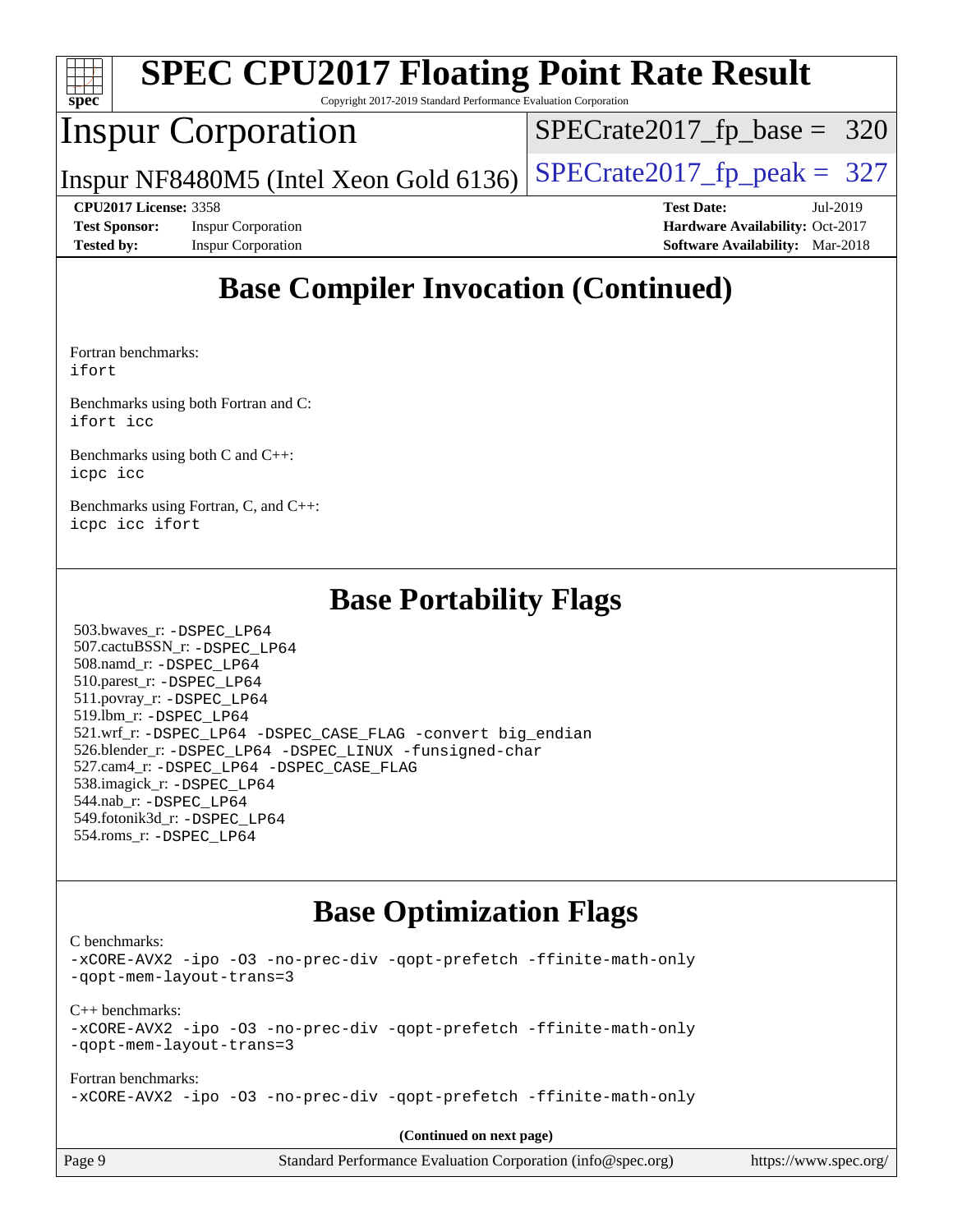| $spec^*$                        | <b>SPEC CPU2017 Floating Point Rate Result</b><br>Copyright 2017-2019 Standard Performance Evaluation Corporation                                                                  |                                        |  |  |  |  |  |
|---------------------------------|------------------------------------------------------------------------------------------------------------------------------------------------------------------------------------|----------------------------------------|--|--|--|--|--|
|                                 | <b>Inspur Corporation</b>                                                                                                                                                          | $SPECTate2017$ _fp_base = 320          |  |  |  |  |  |
|                                 | Inspur NF8480M5 (Intel Xeon Gold 6136)                                                                                                                                             | $SPECrate2017fp peak = 327$            |  |  |  |  |  |
| <b>CPU2017 License: 3358</b>    |                                                                                                                                                                                    | <b>Test Date:</b><br>Jul-2019          |  |  |  |  |  |
| <b>Test Sponsor:</b>            | <b>Inspur Corporation</b>                                                                                                                                                          | Hardware Availability: Oct-2017        |  |  |  |  |  |
| <b>Tested by:</b>               | <b>Inspur Corporation</b>                                                                                                                                                          | <b>Software Availability:</b> Mar-2018 |  |  |  |  |  |
| Fortran benchmarks (continued): | <b>Base Optimization Flags (Continued)</b><br>-qopt-mem-layout-trans=3 -nostandard-realloc-lhs -align array32byte                                                                  |                                        |  |  |  |  |  |
|                                 | Benchmarks using both Fortran and C:<br>-xCORE-AVX2 -ipo -03 -no-prec-div -qopt-prefetch -ffinite-math-only<br>-qopt-mem-layout-trans=3 -nostandard-realloc-lhs -align array32byte |                                        |  |  |  |  |  |
|                                 | Benchmarks using both C and C++:<br>-xCORE-AVX2 -ipo -03 -no-prec-div -qopt-prefetch -ffinite-math-only<br>-gopt-mem-layout-trans=3                                                |                                        |  |  |  |  |  |
|                                 | Benchmarks using Fortran, C, and C++:                                                                                                                                              |                                        |  |  |  |  |  |

[-xCORE-AVX2](http://www.spec.org/cpu2017/results/res2019q3/cpu2017-20190725-16425.flags.html#user_CC_CXX_FCbase_f-xCORE-AVX2) [-ipo](http://www.spec.org/cpu2017/results/res2019q3/cpu2017-20190725-16425.flags.html#user_CC_CXX_FCbase_f-ipo) [-O3](http://www.spec.org/cpu2017/results/res2019q3/cpu2017-20190725-16425.flags.html#user_CC_CXX_FCbase_f-O3) [-no-prec-div](http://www.spec.org/cpu2017/results/res2019q3/cpu2017-20190725-16425.flags.html#user_CC_CXX_FCbase_f-no-prec-div) [-qopt-prefetch](http://www.spec.org/cpu2017/results/res2019q3/cpu2017-20190725-16425.flags.html#user_CC_CXX_FCbase_f-qopt-prefetch) [-ffinite-math-only](http://www.spec.org/cpu2017/results/res2019q3/cpu2017-20190725-16425.flags.html#user_CC_CXX_FCbase_f_finite_math_only_cb91587bd2077682c4b38af759c288ed7c732db004271a9512da14a4f8007909a5f1427ecbf1a0fb78ff2a814402c6114ac565ca162485bbcae155b5e4258871) [-qopt-mem-layout-trans=3](http://www.spec.org/cpu2017/results/res2019q3/cpu2017-20190725-16425.flags.html#user_CC_CXX_FCbase_f-qopt-mem-layout-trans_de80db37974c74b1f0e20d883f0b675c88c3b01e9d123adea9b28688d64333345fb62bc4a798493513fdb68f60282f9a726aa07f478b2f7113531aecce732043) [-nostandard-realloc-lhs](http://www.spec.org/cpu2017/results/res2019q3/cpu2017-20190725-16425.flags.html#user_CC_CXX_FCbase_f_2003_std_realloc_82b4557e90729c0f113870c07e44d33d6f5a304b4f63d4c15d2d0f1fab99f5daaed73bdb9275d9ae411527f28b936061aa8b9c8f2d63842963b95c9dd6426b8a) [-align array32byte](http://www.spec.org/cpu2017/results/res2019q3/cpu2017-20190725-16425.flags.html#user_CC_CXX_FCbase_align_array32byte_b982fe038af199962ba9a80c053b8342c548c85b40b8e86eb3cc33dee0d7986a4af373ac2d51c3f7cf710a18d62fdce2948f201cd044323541f22fc0fffc51b6)

### **[Base Other Flags](http://www.spec.org/auto/cpu2017/Docs/result-fields.html#BaseOtherFlags)**

[C benchmarks](http://www.spec.org/auto/cpu2017/Docs/result-fields.html#Cbenchmarks):  $-m64 - std = c11$  $-m64 - std = c11$ 

[C++ benchmarks:](http://www.spec.org/auto/cpu2017/Docs/result-fields.html#CXXbenchmarks) [-m64](http://www.spec.org/cpu2017/results/res2019q3/cpu2017-20190725-16425.flags.html#user_CXXbase_intel_intel64_18.0_af43caccfc8ded86e7699f2159af6efc7655f51387b94da716254467f3c01020a5059329e2569e4053f409e7c9202a7efc638f7a6d1ffb3f52dea4a3e31d82ab)

[Fortran benchmarks](http://www.spec.org/auto/cpu2017/Docs/result-fields.html#Fortranbenchmarks): [-m64](http://www.spec.org/cpu2017/results/res2019q3/cpu2017-20190725-16425.flags.html#user_FCbase_intel_intel64_18.0_af43caccfc8ded86e7699f2159af6efc7655f51387b94da716254467f3c01020a5059329e2569e4053f409e7c9202a7efc638f7a6d1ffb3f52dea4a3e31d82ab)

[Benchmarks using both Fortran and C](http://www.spec.org/auto/cpu2017/Docs/result-fields.html#BenchmarksusingbothFortranandC):  $-m64 - std= c11$  $-m64 - std= c11$ 

[Benchmarks using both C and C++](http://www.spec.org/auto/cpu2017/Docs/result-fields.html#BenchmarksusingbothCandCXX): [-m64](http://www.spec.org/cpu2017/results/res2019q3/cpu2017-20190725-16425.flags.html#user_CC_CXXbase_intel_intel64_18.0_af43caccfc8ded86e7699f2159af6efc7655f51387b94da716254467f3c01020a5059329e2569e4053f409e7c9202a7efc638f7a6d1ffb3f52dea4a3e31d82ab) [-std=c11](http://www.spec.org/cpu2017/results/res2019q3/cpu2017-20190725-16425.flags.html#user_CC_CXXbase_intel_compiler_c11_mode_0e1c27790398a4642dfca32ffe6c27b5796f9c2d2676156f2e42c9c44eaad0c049b1cdb667a270c34d979996257aeb8fc440bfb01818dbc9357bd9d174cb8524)

[Benchmarks using Fortran, C, and C++:](http://www.spec.org/auto/cpu2017/Docs/result-fields.html#BenchmarksusingFortranCandCXX)  $-m64 - std= c11$  $-m64 - std= c11$ 

# **[Peak Compiler Invocation](http://www.spec.org/auto/cpu2017/Docs/result-fields.html#PeakCompilerInvocation)**

[C benchmarks](http://www.spec.org/auto/cpu2017/Docs/result-fields.html#Cbenchmarks): [icc](http://www.spec.org/cpu2017/results/res2019q3/cpu2017-20190725-16425.flags.html#user_CCpeak_intel_icc_18.0_66fc1ee009f7361af1fbd72ca7dcefbb700085f36577c54f309893dd4ec40d12360134090235512931783d35fd58c0460139e722d5067c5574d8eaf2b3e37e92)

[C++ benchmarks:](http://www.spec.org/auto/cpu2017/Docs/result-fields.html#CXXbenchmarks) [icpc](http://www.spec.org/cpu2017/results/res2019q3/cpu2017-20190725-16425.flags.html#user_CXXpeak_intel_icpc_18.0_c510b6838c7f56d33e37e94d029a35b4a7bccf4766a728ee175e80a419847e808290a9b78be685c44ab727ea267ec2f070ec5dc83b407c0218cded6866a35d07)

**(Continued on next page)**

Page 10 Standard Performance Evaluation Corporation [\(info@spec.org\)](mailto:info@spec.org) <https://www.spec.org/>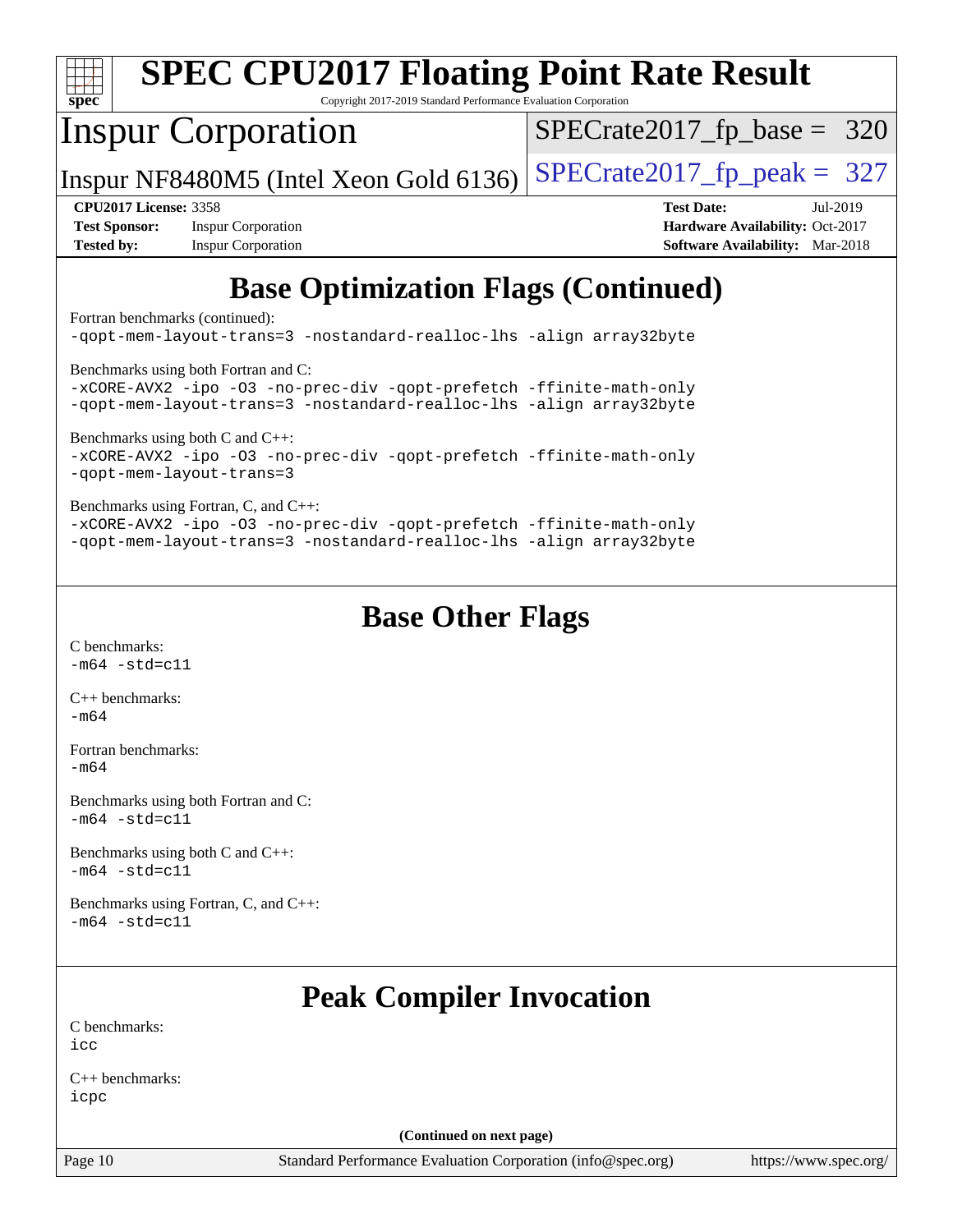| spec <sup>®</sup> |                              | <b>SPEC CPU2017 Floating Point Rate Result</b><br>Copyright 2017-2019 Standard Performance Evaluation Corporation |                               |                   |                                        |          |
|-------------------|------------------------------|-------------------------------------------------------------------------------------------------------------------|-------------------------------|-------------------|----------------------------------------|----------|
|                   |                              | <b>Inspur Corporation</b>                                                                                         | $SPECrate2017_fp\_base = 320$ |                   |                                        |          |
|                   |                              | Inspur NF8480M5 (Intel Xeon Gold 6136)                                                                            | $SPECrate2017_fp\_peak = 327$ |                   |                                        |          |
|                   | <b>CPU2017 License: 3358</b> |                                                                                                                   |                               | <b>Test Date:</b> |                                        | Jul-2019 |
|                   | <b>Test Sponsor:</b>         | <b>Inspur Corporation</b>                                                                                         |                               |                   | Hardware Availability: Oct-2017        |          |
| <b>Tested by:</b> |                              | <b>Inspur Corporation</b>                                                                                         |                               |                   | <b>Software Availability:</b> Mar-2018 |          |
|                   |                              |                                                                                                                   |                               |                   |                                        |          |

# **[Peak Compiler Invocation \(Continued\)](http://www.spec.org/auto/cpu2017/Docs/result-fields.html#PeakCompilerInvocation)**

[Fortran benchmarks](http://www.spec.org/auto/cpu2017/Docs/result-fields.html#Fortranbenchmarks): [ifort](http://www.spec.org/cpu2017/results/res2019q3/cpu2017-20190725-16425.flags.html#user_FCpeak_intel_ifort_18.0_8111460550e3ca792625aed983ce982f94888b8b503583aa7ba2b8303487b4d8a21a13e7191a45c5fd58ff318f48f9492884d4413fa793fd88dd292cad7027ca)

[Benchmarks using both Fortran and C](http://www.spec.org/auto/cpu2017/Docs/result-fields.html#BenchmarksusingbothFortranandC): [ifort](http://www.spec.org/cpu2017/results/res2019q3/cpu2017-20190725-16425.flags.html#user_CC_FCpeak_intel_ifort_18.0_8111460550e3ca792625aed983ce982f94888b8b503583aa7ba2b8303487b4d8a21a13e7191a45c5fd58ff318f48f9492884d4413fa793fd88dd292cad7027ca) [icc](http://www.spec.org/cpu2017/results/res2019q3/cpu2017-20190725-16425.flags.html#user_CC_FCpeak_intel_icc_18.0_66fc1ee009f7361af1fbd72ca7dcefbb700085f36577c54f309893dd4ec40d12360134090235512931783d35fd58c0460139e722d5067c5574d8eaf2b3e37e92)

[Benchmarks using both C and C++](http://www.spec.org/auto/cpu2017/Docs/result-fields.html#BenchmarksusingbothCandCXX): [icpc](http://www.spec.org/cpu2017/results/res2019q3/cpu2017-20190725-16425.flags.html#user_CC_CXXpeak_intel_icpc_18.0_c510b6838c7f56d33e37e94d029a35b4a7bccf4766a728ee175e80a419847e808290a9b78be685c44ab727ea267ec2f070ec5dc83b407c0218cded6866a35d07) [icc](http://www.spec.org/cpu2017/results/res2019q3/cpu2017-20190725-16425.flags.html#user_CC_CXXpeak_intel_icc_18.0_66fc1ee009f7361af1fbd72ca7dcefbb700085f36577c54f309893dd4ec40d12360134090235512931783d35fd58c0460139e722d5067c5574d8eaf2b3e37e92)

[Benchmarks using Fortran, C, and C++:](http://www.spec.org/auto/cpu2017/Docs/result-fields.html#BenchmarksusingFortranCandCXX) [icpc](http://www.spec.org/cpu2017/results/res2019q3/cpu2017-20190725-16425.flags.html#user_CC_CXX_FCpeak_intel_icpc_18.0_c510b6838c7f56d33e37e94d029a35b4a7bccf4766a728ee175e80a419847e808290a9b78be685c44ab727ea267ec2f070ec5dc83b407c0218cded6866a35d07) [icc](http://www.spec.org/cpu2017/results/res2019q3/cpu2017-20190725-16425.flags.html#user_CC_CXX_FCpeak_intel_icc_18.0_66fc1ee009f7361af1fbd72ca7dcefbb700085f36577c54f309893dd4ec40d12360134090235512931783d35fd58c0460139e722d5067c5574d8eaf2b3e37e92) [ifort](http://www.spec.org/cpu2017/results/res2019q3/cpu2017-20190725-16425.flags.html#user_CC_CXX_FCpeak_intel_ifort_18.0_8111460550e3ca792625aed983ce982f94888b8b503583aa7ba2b8303487b4d8a21a13e7191a45c5fd58ff318f48f9492884d4413fa793fd88dd292cad7027ca)

### **[Peak Portability Flags](http://www.spec.org/auto/cpu2017/Docs/result-fields.html#PeakPortabilityFlags)**

Same as Base Portability Flags

# **[Peak Optimization Flags](http://www.spec.org/auto/cpu2017/Docs/result-fields.html#PeakOptimizationFlags)**

[C benchmarks](http://www.spec.org/auto/cpu2017/Docs/result-fields.html#Cbenchmarks):

```
 519.lbm_r: -prof-gen(pass 1) -prof-use(pass 2) -ipo -xCORE-AVX2 -O3
-no-prec-div -qopt-prefetch -ffinite-math-only
-qopt-mem-layout-trans=3
```
 538.imagick\_r: [-xCORE-AVX2](http://www.spec.org/cpu2017/results/res2019q3/cpu2017-20190725-16425.flags.html#user_peakCOPTIMIZE538_imagick_r_f-xCORE-AVX2) [-ipo](http://www.spec.org/cpu2017/results/res2019q3/cpu2017-20190725-16425.flags.html#user_peakCOPTIMIZE538_imagick_r_f-ipo) [-O3](http://www.spec.org/cpu2017/results/res2019q3/cpu2017-20190725-16425.flags.html#user_peakCOPTIMIZE538_imagick_r_f-O3) [-no-prec-div](http://www.spec.org/cpu2017/results/res2019q3/cpu2017-20190725-16425.flags.html#user_peakCOPTIMIZE538_imagick_r_f-no-prec-div) [-qopt-prefetch](http://www.spec.org/cpu2017/results/res2019q3/cpu2017-20190725-16425.flags.html#user_peakCOPTIMIZE538_imagick_r_f-qopt-prefetch) [-ffinite-math-only](http://www.spec.org/cpu2017/results/res2019q3/cpu2017-20190725-16425.flags.html#user_peakCOPTIMIZE538_imagick_r_f_finite_math_only_cb91587bd2077682c4b38af759c288ed7c732db004271a9512da14a4f8007909a5f1427ecbf1a0fb78ff2a814402c6114ac565ca162485bbcae155b5e4258871) [-qopt-mem-layout-trans=3](http://www.spec.org/cpu2017/results/res2019q3/cpu2017-20190725-16425.flags.html#user_peakCOPTIMIZE538_imagick_r_f-qopt-mem-layout-trans_de80db37974c74b1f0e20d883f0b675c88c3b01e9d123adea9b28688d64333345fb62bc4a798493513fdb68f60282f9a726aa07f478b2f7113531aecce732043)

544.nab\_r: Same as 519.lbm\_r

```
C++ benchmarks: 
-prof-gen(pass 1) -prof-use(pass 2) -ipo -xCORE-AVX2 -O3
-no-prec-div -qopt-prefetch -ffinite-math-only
-qopt-mem-layout-trans=3
```
[Fortran benchmarks](http://www.spec.org/auto/cpu2017/Docs/result-fields.html#Fortranbenchmarks):

```
 503.bwaves_r: -xCORE-AVX2 -ipo -O3 -no-prec-div -qopt-prefetch
-ffinite-math-only -qopt-mem-layout-trans=3
-nostandard-realloc-lhs -align array32byte
```
**(Continued on next page)**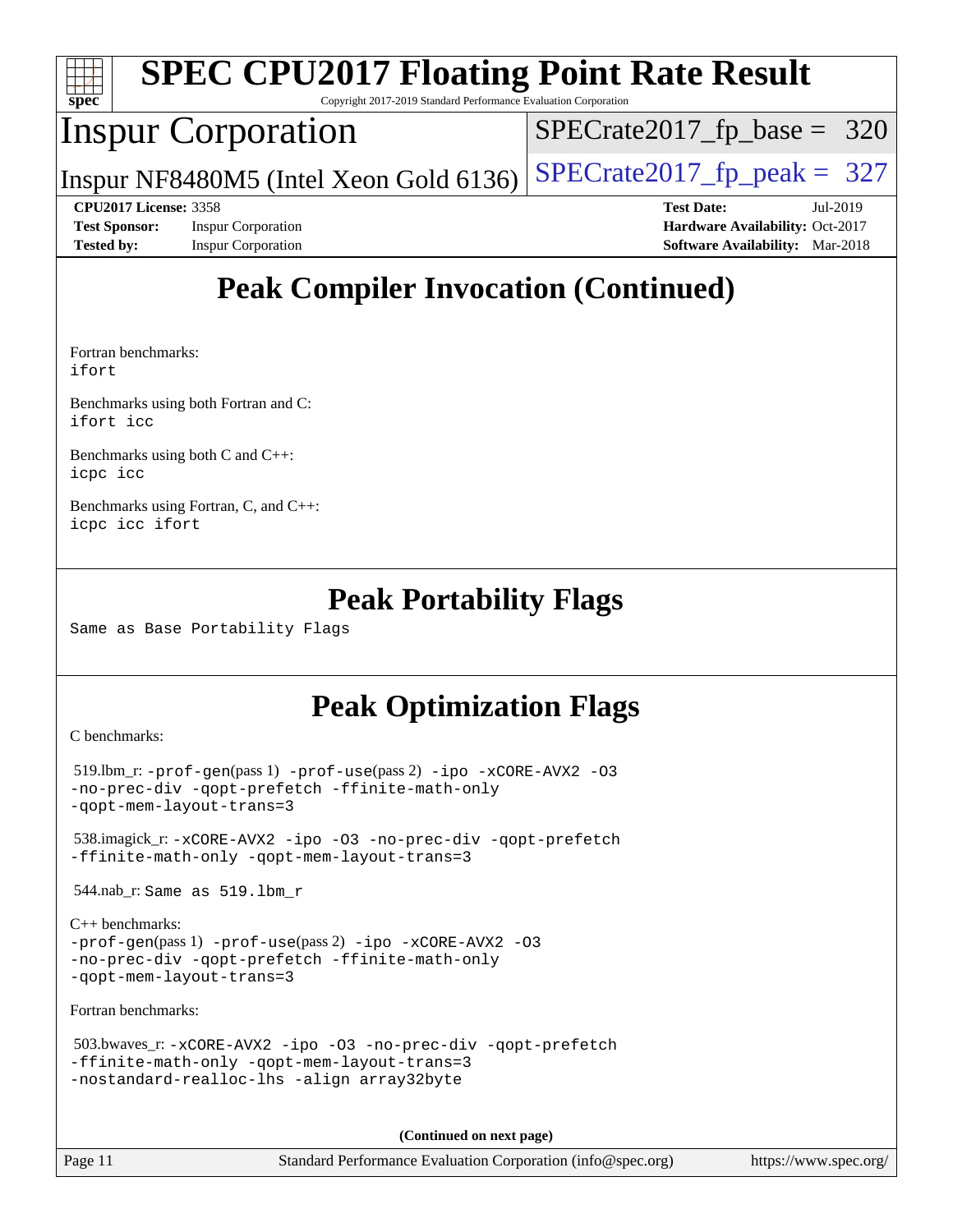|                              | <b>SPEC CPU2017 Floating Point Rate Result</b>                                                                            |                                        |          |
|------------------------------|---------------------------------------------------------------------------------------------------------------------------|----------------------------------------|----------|
| $spec^*$                     | Copyright 2017-2019 Standard Performance Evaluation Corporation                                                           |                                        |          |
|                              | <b>Inspur Corporation</b>                                                                                                 | $SPECTate2017$ _fp_base = 320          |          |
|                              | Inspur NF8480M5 (Intel Xeon Gold 6136)                                                                                    | $SPECTate2017$ _fp_peak = 327          |          |
| <b>CPU2017 License: 3358</b> |                                                                                                                           | <b>Test Date:</b>                      | Jul-2019 |
| <b>Test Sponsor:</b>         | <b>Inspur Corporation</b>                                                                                                 | Hardware Availability: Oct-2017        |          |
| <b>Tested by:</b>            | <b>Inspur Corporation</b>                                                                                                 | <b>Software Availability:</b> Mar-2018 |          |
|                              | <b>Peak Optimization Flags (Continued)</b><br>549.fotonik3d_r: Same as 503.bwaves_r                                       |                                        |          |
|                              | $554$ .roms_r: -prof-gen(pass 1) -prof-use(pass 2) -ipo -xCORE-AVX2 -03<br>-no-prec-div -qopt-prefetch -ffinite-math-only |                                        |          |

[-qopt-mem-layout-trans=3](http://www.spec.org/cpu2017/results/res2019q3/cpu2017-20190725-16425.flags.html#user_peakPASS1_FOPTIMIZEPASS2_FOPTIMIZE554_roms_r_f-qopt-mem-layout-trans_de80db37974c74b1f0e20d883f0b675c88c3b01e9d123adea9b28688d64333345fb62bc4a798493513fdb68f60282f9a726aa07f478b2f7113531aecce732043) [-nostandard-realloc-lhs](http://www.spec.org/cpu2017/results/res2019q3/cpu2017-20190725-16425.flags.html#user_peakEXTRA_FOPTIMIZE554_roms_r_f_2003_std_realloc_82b4557e90729c0f113870c07e44d33d6f5a304b4f63d4c15d2d0f1fab99f5daaed73bdb9275d9ae411527f28b936061aa8b9c8f2d63842963b95c9dd6426b8a)

[-prof-gen](http://www.spec.org/cpu2017/results/res2019q3/cpu2017-20190725-16425.flags.html#user_CC_FCpeak_prof_gen_5aa4926d6013ddb2a31985c654b3eb18169fc0c6952a63635c234f711e6e63dd76e94ad52365559451ec499a2cdb89e4dc58ba4c67ef54ca681ffbe1461d6b36)(pass 1) [-prof-use](http://www.spec.org/cpu2017/results/res2019q3/cpu2017-20190725-16425.flags.html#user_CC_FCpeak_prof_use_1a21ceae95f36a2b53c25747139a6c16ca95bd9def2a207b4f0849963b97e94f5260e30a0c64f4bb623698870e679ca08317ef8150905d41bd88c6f78df73f19)(pass 2) [-ipo](http://www.spec.org/cpu2017/results/res2019q3/cpu2017-20190725-16425.flags.html#user_CC_FCpeak_f-ipo) [-xCORE-AVX2](http://www.spec.org/cpu2017/results/res2019q3/cpu2017-20190725-16425.flags.html#user_CC_FCpeak_f-xCORE-AVX2) [-O3](http://www.spec.org/cpu2017/results/res2019q3/cpu2017-20190725-16425.flags.html#user_CC_FCpeak_f-O3) [-no-prec-div](http://www.spec.org/cpu2017/results/res2019q3/cpu2017-20190725-16425.flags.html#user_CC_FCpeak_f-no-prec-div) [-qopt-prefetch](http://www.spec.org/cpu2017/results/res2019q3/cpu2017-20190725-16425.flags.html#user_CC_FCpeak_f-qopt-prefetch) [-ffinite-math-only](http://www.spec.org/cpu2017/results/res2019q3/cpu2017-20190725-16425.flags.html#user_CC_FCpeak_f_finite_math_only_cb91587bd2077682c4b38af759c288ed7c732db004271a9512da14a4f8007909a5f1427ecbf1a0fb78ff2a814402c6114ac565ca162485bbcae155b5e4258871)

[-prof-gen](http://www.spec.org/cpu2017/results/res2019q3/cpu2017-20190725-16425.flags.html#user_CC_CXXpeak_prof_gen_5aa4926d6013ddb2a31985c654b3eb18169fc0c6952a63635c234f711e6e63dd76e94ad52365559451ec499a2cdb89e4dc58ba4c67ef54ca681ffbe1461d6b36)(pass 1) [-prof-use](http://www.spec.org/cpu2017/results/res2019q3/cpu2017-20190725-16425.flags.html#user_CC_CXXpeak_prof_use_1a21ceae95f36a2b53c25747139a6c16ca95bd9def2a207b4f0849963b97e94f5260e30a0c64f4bb623698870e679ca08317ef8150905d41bd88c6f78df73f19)(pass 2) [-ipo](http://www.spec.org/cpu2017/results/res2019q3/cpu2017-20190725-16425.flags.html#user_CC_CXXpeak_f-ipo) [-xCORE-AVX2](http://www.spec.org/cpu2017/results/res2019q3/cpu2017-20190725-16425.flags.html#user_CC_CXXpeak_f-xCORE-AVX2) [-O3](http://www.spec.org/cpu2017/results/res2019q3/cpu2017-20190725-16425.flags.html#user_CC_CXXpeak_f-O3) [-no-prec-div](http://www.spec.org/cpu2017/results/res2019q3/cpu2017-20190725-16425.flags.html#user_CC_CXXpeak_f-no-prec-div) [-qopt-prefetch](http://www.spec.org/cpu2017/results/res2019q3/cpu2017-20190725-16425.flags.html#user_CC_CXXpeak_f-qopt-prefetch) [-ffinite-math-only](http://www.spec.org/cpu2017/results/res2019q3/cpu2017-20190725-16425.flags.html#user_CC_CXXpeak_f_finite_math_only_cb91587bd2077682c4b38af759c288ed7c732db004271a9512da14a4f8007909a5f1427ecbf1a0fb78ff2a814402c6114ac565ca162485bbcae155b5e4258871)

[-prof-gen](http://www.spec.org/cpu2017/results/res2019q3/cpu2017-20190725-16425.flags.html#user_CC_CXX_FCpeak_prof_gen_5aa4926d6013ddb2a31985c654b3eb18169fc0c6952a63635c234f711e6e63dd76e94ad52365559451ec499a2cdb89e4dc58ba4c67ef54ca681ffbe1461d6b36)(pass 1) [-prof-use](http://www.spec.org/cpu2017/results/res2019q3/cpu2017-20190725-16425.flags.html#user_CC_CXX_FCpeak_prof_use_1a21ceae95f36a2b53c25747139a6c16ca95bd9def2a207b4f0849963b97e94f5260e30a0c64f4bb623698870e679ca08317ef8150905d41bd88c6f78df73f19)(pass 2) [-ipo](http://www.spec.org/cpu2017/results/res2019q3/cpu2017-20190725-16425.flags.html#user_CC_CXX_FCpeak_f-ipo) [-xCORE-AVX2](http://www.spec.org/cpu2017/results/res2019q3/cpu2017-20190725-16425.flags.html#user_CC_CXX_FCpeak_f-xCORE-AVX2) [-O3](http://www.spec.org/cpu2017/results/res2019q3/cpu2017-20190725-16425.flags.html#user_CC_CXX_FCpeak_f-O3) [-no-prec-div](http://www.spec.org/cpu2017/results/res2019q3/cpu2017-20190725-16425.flags.html#user_CC_CXX_FCpeak_f-no-prec-div) [-qopt-prefetch](http://www.spec.org/cpu2017/results/res2019q3/cpu2017-20190725-16425.flags.html#user_CC_CXX_FCpeak_f-qopt-prefetch) [-ffinite-math-only](http://www.spec.org/cpu2017/results/res2019q3/cpu2017-20190725-16425.flags.html#user_CC_CXX_FCpeak_f_finite_math_only_cb91587bd2077682c4b38af759c288ed7c732db004271a9512da14a4f8007909a5f1427ecbf1a0fb78ff2a814402c6114ac565ca162485bbcae155b5e4258871)

[-qopt-mem-layout-trans=3](http://www.spec.org/cpu2017/results/res2019q3/cpu2017-20190725-16425.flags.html#user_CC_FCpeak_f-qopt-mem-layout-trans_de80db37974c74b1f0e20d883f0b675c88c3b01e9d123adea9b28688d64333345fb62bc4a798493513fdb68f60282f9a726aa07f478b2f7113531aecce732043) [-nostandard-realloc-lhs](http://www.spec.org/cpu2017/results/res2019q3/cpu2017-20190725-16425.flags.html#user_CC_FCpeak_f_2003_std_realloc_82b4557e90729c0f113870c07e44d33d6f5a304b4f63d4c15d2d0f1fab99f5daaed73bdb9275d9ae411527f28b936061aa8b9c8f2d63842963b95c9dd6426b8a) [-align array32byte](http://www.spec.org/cpu2017/results/res2019q3/cpu2017-20190725-16425.flags.html#user_CC_FCpeak_align_array32byte_b982fe038af199962ba9a80c053b8342c548c85b40b8e86eb3cc33dee0d7986a4af373ac2d51c3f7cf710a18d62fdce2948f201cd044323541f22fc0fffc51b6)

[-qopt-mem-layout-trans=3](http://www.spec.org/cpu2017/results/res2019q3/cpu2017-20190725-16425.flags.html#user_CC_CXX_FCpeak_f-qopt-mem-layout-trans_de80db37974c74b1f0e20d883f0b675c88c3b01e9d123adea9b28688d64333345fb62bc4a798493513fdb68f60282f9a726aa07f478b2f7113531aecce732043) [-nostandard-realloc-lhs](http://www.spec.org/cpu2017/results/res2019q3/cpu2017-20190725-16425.flags.html#user_CC_CXX_FCpeak_f_2003_std_realloc_82b4557e90729c0f113870c07e44d33d6f5a304b4f63d4c15d2d0f1fab99f5daaed73bdb9275d9ae411527f28b936061aa8b9c8f2d63842963b95c9dd6426b8a) [-align array32byte](http://www.spec.org/cpu2017/results/res2019q3/cpu2017-20190725-16425.flags.html#user_CC_CXX_FCpeak_align_array32byte_b982fe038af199962ba9a80c053b8342c548c85b40b8e86eb3cc33dee0d7986a4af373ac2d51c3f7cf710a18d62fdce2948f201cd044323541f22fc0fffc51b6)

[-align array32byte](http://www.spec.org/cpu2017/results/res2019q3/cpu2017-20190725-16425.flags.html#user_peakEXTRA_FOPTIMIZE554_roms_r_align_array32byte_b982fe038af199962ba9a80c053b8342c548c85b40b8e86eb3cc33dee0d7986a4af373ac2d51c3f7cf710a18d62fdce2948f201cd044323541f22fc0fffc51b6)

[Benchmarks using both Fortran and C](http://www.spec.org/auto/cpu2017/Docs/result-fields.html#BenchmarksusingbothFortranandC):

[Benchmarks using both C and C++](http://www.spec.org/auto/cpu2017/Docs/result-fields.html#BenchmarksusingbothCandCXX):

[-qopt-mem-layout-trans=3](http://www.spec.org/cpu2017/results/res2019q3/cpu2017-20190725-16425.flags.html#user_CC_CXXpeak_f-qopt-mem-layout-trans_de80db37974c74b1f0e20d883f0b675c88c3b01e9d123adea9b28688d64333345fb62bc4a798493513fdb68f60282f9a726aa07f478b2f7113531aecce732043)

[C benchmarks](http://www.spec.org/auto/cpu2017/Docs/result-fields.html#Cbenchmarks):  $-m64 - std= c11$  $-m64 - std= c11$ 

[C++ benchmarks:](http://www.spec.org/auto/cpu2017/Docs/result-fields.html#CXXbenchmarks)

[Fortran benchmarks](http://www.spec.org/auto/cpu2017/Docs/result-fields.html#Fortranbenchmarks):

 $-m64 - std= c11$  $-m64 - std= c11$ 

 $-m64 - std = c11$  $-m64 - std = c11$ 

[-m64](http://www.spec.org/cpu2017/results/res2019q3/cpu2017-20190725-16425.flags.html#user_CXXpeak_intel_intel64_18.0_af43caccfc8ded86e7699f2159af6efc7655f51387b94da716254467f3c01020a5059329e2569e4053f409e7c9202a7efc638f7a6d1ffb3f52dea4a3e31d82ab)

[-m64](http://www.spec.org/cpu2017/results/res2019q3/cpu2017-20190725-16425.flags.html#user_FCpeak_intel_intel64_18.0_af43caccfc8ded86e7699f2159af6efc7655f51387b94da716254467f3c01020a5059329e2569e4053f409e7c9202a7efc638f7a6d1ffb3f52dea4a3e31d82ab)

[Benchmarks using Fortran, C, and C++:](http://www.spec.org/auto/cpu2017/Docs/result-fields.html#BenchmarksusingFortranCandCXX)

[Benchmarks using Fortran, C, and C++:](http://www.spec.org/auto/cpu2017/Docs/result-fields.html#BenchmarksusingFortranCandCXX)  $-m64 - std= c11$  $-m64 - std= c11$ 

[Benchmarks using both Fortran and C](http://www.spec.org/auto/cpu2017/Docs/result-fields.html#BenchmarksusingbothFortranandC):

[Benchmarks using both C and C++](http://www.spec.org/auto/cpu2017/Docs/result-fields.html#BenchmarksusingbothCandCXX):

**[Peak Other Flags](http://www.spec.org/auto/cpu2017/Docs/result-fields.html#PeakOtherFlags)**